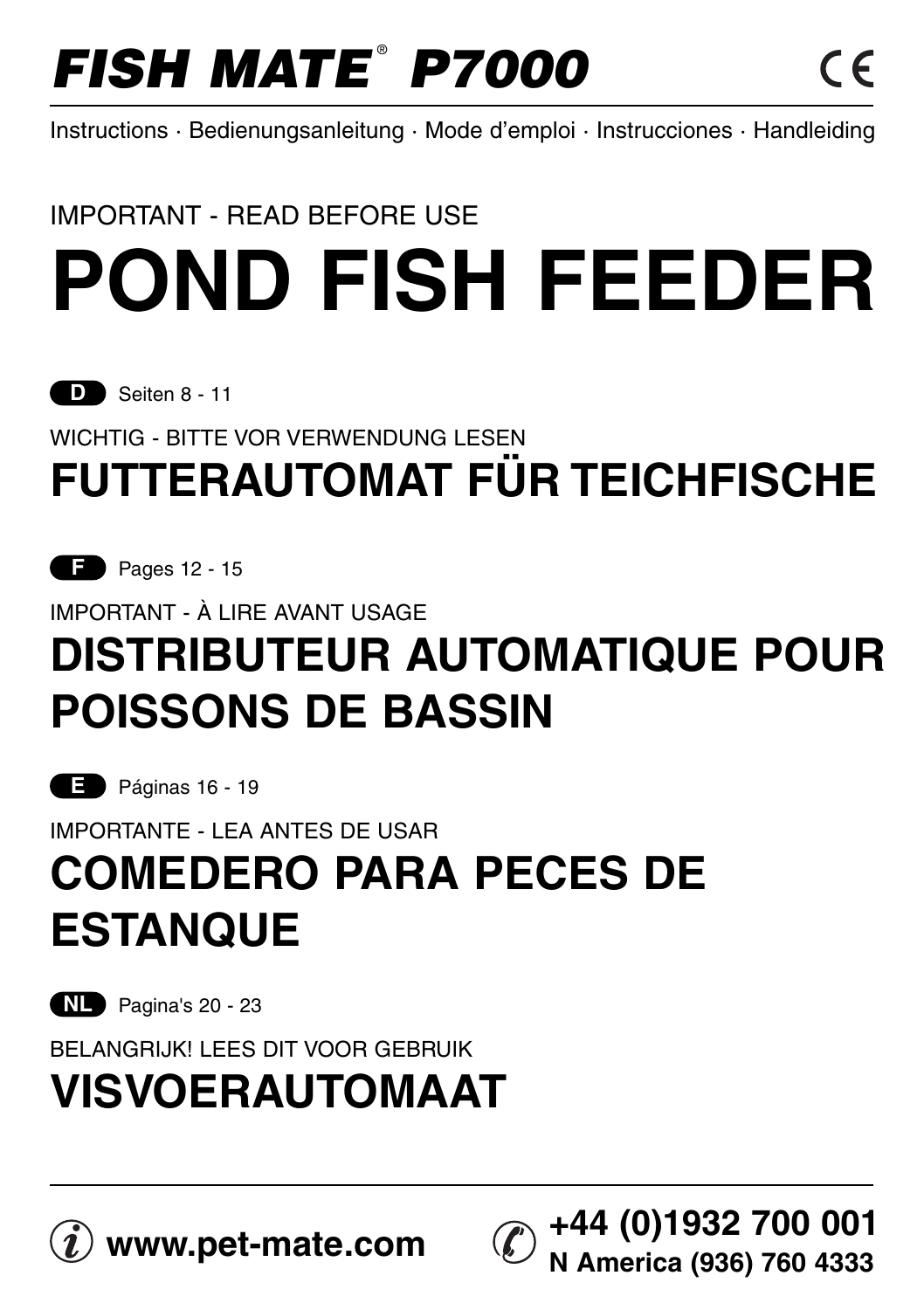#### **Components:** (fig. 1)

| A. Hopper lid     | D. Base unit         |
|-------------------|----------------------|
| B. Food hopper    | E. Feeding mechanism |
| C. Feeding nozzle | F. Battery cover     |

#### **LCD Display / Buttons:** (fig. 2)

| 1. 'TIME' button                |  | 7. FREQUENT FEED indicator |
|---------------------------------|--|----------------------------|
| 2. AM/PM indicators (12hr mode) |  | 8. Low battery indicator   |
| 3. 'CLOCK' indicator            |  | 9. '- (MINUS)' button      |
| 4. MEAL 1 indicator             |  | 10. '+ (ADVANCE)' button   |
| 5. MEAL 2 indicator             |  | 11. Display                |
| 6. MEAL 3 indicator             |  | 12. 'FEED' button          |

### **D**

| Bauteile: (Abb. 1) |                         |  |                   |  |
|--------------------|-------------------------|--|-------------------|--|
|                    | A. Futterbehälterdeckel |  | D. Grundgerät     |  |
|                    | B. Futterbehälter       |  | E. Futterförderer |  |
|                    | - - - - - - - -         |  | .                 |  |

C. Futterausgabestutzen F. Batteriedeckel

#### **LCD-Display / Tasten:** (Abb. 2)

| 1. Uhrzeit-Taste (TIME)       | 7. Anzeige für häufige Fütterung (F) |
|-------------------------------|--------------------------------------|
| 2. AM/PM-Anzeigen             | 8. Niedrige Batterie-Anzeige         |
| (12-Stunden-Uhrzeitmodus)     | 9. "- (MINUS)"-Taste                 |
| 3. Uhr-Anzeige (CLOCK)        | 10. + (VORWÄRTS)"-Taste              |
| 4. Anzeige Fütterung (MEAL) 1 | 11. Display                          |
|                               |                                      |

5. Anzeige Fütterung (MEAL) 2 12. Futterverabreichungs-Taste<br>6. Anzeige Fütterung (MEAL) 3 (FEED) 6. Anzeige Fütterung (MEAL) 3

### **F**

| <b>Composants:</b> (fig. 1) |                              |  |  |  |  |
|-----------------------------|------------------------------|--|--|--|--|
|                             | A. Couvercle de la trémie    |  |  |  |  |
|                             | D. Talente a concellation of |  |  |  |  |

D. Unité de base<br>E. Mécanisme de distribution B. Trémie pour aliments<br>C. Buse de distribution F. Couvercle de la pile

#### **Écran à cristaux liquides/boutons :** (fig. 2)

|    | Bouton « TIME » (HEURE)<br>1.   | 7. Indicateur FREQUENT FEED         |
|----|---------------------------------|-------------------------------------|
|    | Indicateur AM/PM<br>2.          | (ALIMENTATION FRÉQUENTE)            |
|    | (mode horloge 12h)              | Indicateur de batterie faible<br>8. |
| 3. | Indicateur « CLOCK » (MINUTEUR) | 9. Bouton « - » (MOINS)             |
|    | 4. Indicateur MEAL (REPAS) 1    | 10. Bouton « + » (AVANCEMENT)       |
|    | 5. Indicateur MEAL (REPAS) 2    | 11. Affichage                       |
|    | 6. Indicateur MEAL (REPAS) 3    | 12. 'Bouton « FEED » (ALIMENTATION) |
|    |                                 |                                     |

### **E**

|    | Componentes: (fig. 1)            |    |                                       |   |
|----|----------------------------------|----|---------------------------------------|---|
|    | A. Tapa de la tolva              |    | D. Unidad base                        |   |
|    | B. Tolva de pienso               |    | E. Mecanismo de surtido               | 2 |
|    | C. Boquilla surtidora            |    | F. Cubierta de pilas                  |   |
|    | Pantalla LCD / Botones: (fig. 2) |    |                                       |   |
| 1. | Botón 'TIME' (HORA)              | 7. | Indicador FREQUENT FEED               |   |
| 2. | Indicadores AM/PM (mañana/       |    | (SURTIDO FRECUENTE)                   |   |
|    | tarde) (modo reloj de 12 horas)  |    | 8. Indicador de pila baja             |   |
|    | 3. Indicador 'CLOCK' (RELOJ)     |    | 9. Botón '- (MENOS)'                  |   |
|    | 4. Indicador MEAL (COMIDA) 1     |    | 10. Botón '- (AVANCE)'                |   |
|    | 5. Indicador MEAL (COMIDA) 2     |    | 11. Pantalla                          |   |
| 6. | Indicador MEAL (COMIDA) 3        |    | 12. Botón 'FEED' (SURTIDO)            |   |
|    |                                  |    |                                       |   |
|    | NL                               |    |                                       |   |
|    | Onderdelen: (afb. 1)             |    |                                       |   |
|    | A. Deksel van voerbak            |    | D. Onderstuk                          |   |
|    | B. Voerbak                       |    | E. Voermechanisme                     |   |
|    | C. Voertuit                      | F. | Dekplaatje batterijen                 |   |
|    |                                  |    |                                       |   |
|    | LCD Display / Knoppen: (afb. 2)  |    |                                       |   |
|    | 1. 'TIME' (TIJD) knop            | 7. | Indicatielampje FREQUENT              |   |
| 2. | AM/PM-Indicatielampje            |    | <b>VOEREN</b>                         |   |
|    | (12-uurs klok)                   | 8. | Indicatielampje lage batterijspanning |   |

- (12-uurs klok) 8. Indicatielampje lage batterijspanning 3. Indicatielampje 'CLOCK' (KLOK) 9. '-' (MIN) knopje 4. Indicatielampje MEAL (MAALTIJD) 1 10. '+' (PLUS) knopje 5. Indicatielampje MEAL (MAALTIJD) 2 11. Display
- 
- 
- 6. Indicatielampje MEAL (MAALTIJD) 3 12. 'FEED' (VOEREN) knop



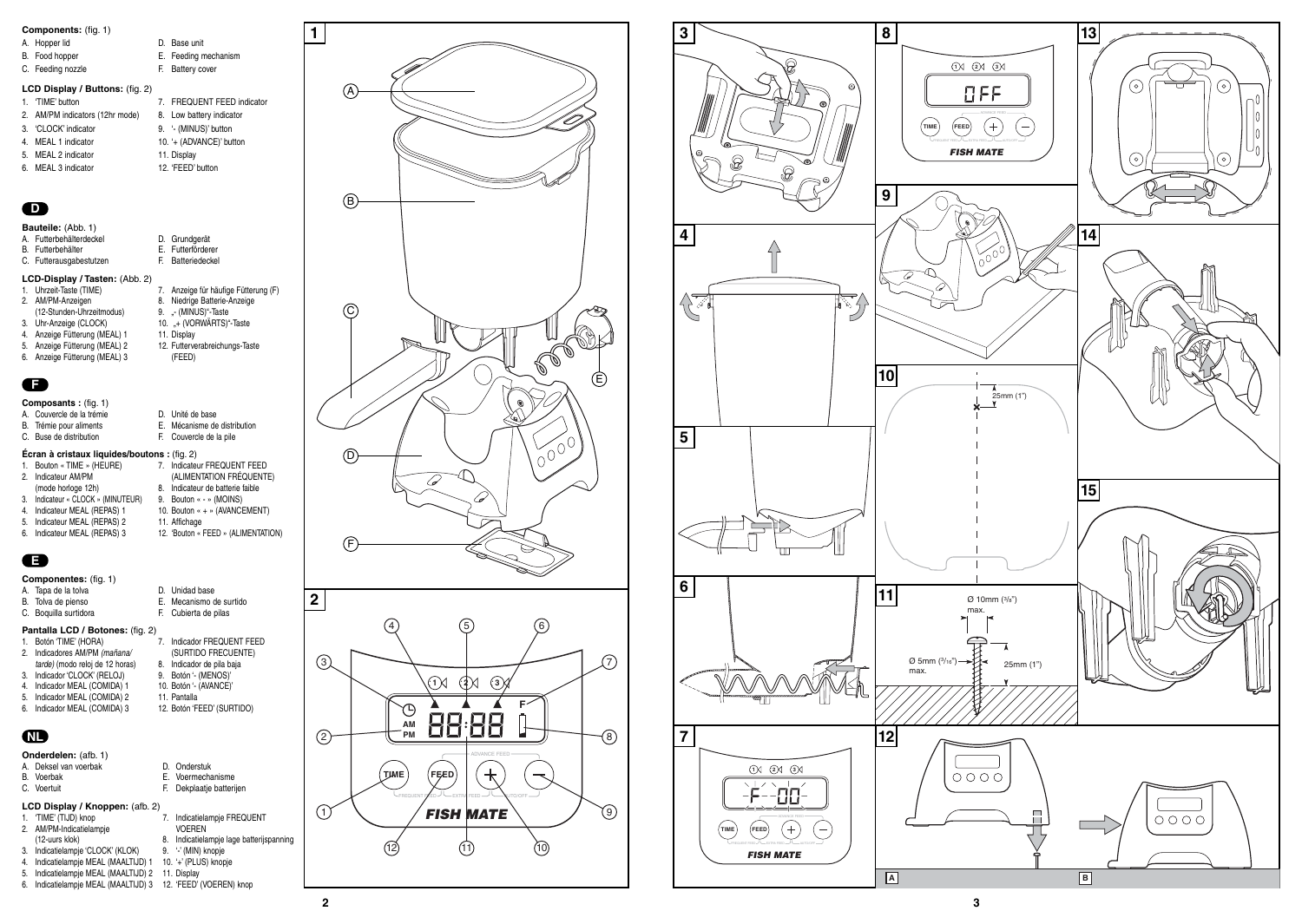#### **1. Introduction**

Thank you for choosing the Fish Mate P7000 Pond Fish Feeder.

The Fish Mate P7000 Pond Fish Feeder allows you to program up to 3 meals over a 24 hour period with the ability to serve each meal in units of approximately 15ml (3 teaspoons). In addition, the feeder will allow you to serve meals in advance of their programmed times, as well as serve extra meals on demand. This feeder also offers a 'frequent feeding' option which will dispense a programmed meal over a longer period of time.

To ensure your chosen settings cannot easily be tampered with, the control buttons need to be pressed firmly to operate.

If you start the set-up process and wish to abandon it before completion, the operating system will 'time out' after 60 seconds and the current time will be displayed.

Your Fish Mate feeder is manufactured from top quality materials and is assembled to comply with rigorous quality standards. However, we do recommend that before use, you supervise its correct operation over a period of at least 3 days.

This feeder is designed to make a noise when serving food. The noise is an audible indication for the user that the feeder is functioning correctly.

This feeder is designed for use with dry foods with a maximum size of 16mm (5 /8"). However, large irregular food may be suitable.

**When leaving your fish for long periods, we recommend that someone periodically checks to ensure that all is well.**

#### **2. Fitting the batteries**

- 2.1 Lift the hopper out of the base unit.
- 2.2 Invert the base unit and remove the battery cover by releasing the retaining clip (Fig. 3).
- 2.3 Insert 4 good quality alkaline 'C' batteries using the orientation symbols marked in the bottom of the battery compartment. Replace the battery cover.

#### **3. Setting the clock**

- 3.1 Press and hold the 'TIME' button for 5 seconds until the hour figure on the clock starts to flash.
- 3.2 Press the '+' or '-' buttons to adjust the clock to the correct hour. Hold down either the '+' or '-' button for longer than 3 seconds to scroll through.
- 3.3 Press the 'TIME' button and the minute figure will flash. Adjust the minutes using the '+' or '-' buttons.
- 3.4 Press the 'TIME' button to save the setting.
- 3.5 To change the clock between 12 hour (AM/PM) and 24 hour formats, press and hold the 'TIME' button and within 3 seconds press the '+' button.

Wait 60 seconds for the display to stop flashing and the clock to set (Fig. 2) before proceeding to the next step.

#### **4. Assembling the fish feeder**

- 4.1 Open the hopper lid (Fig. 4) and remove the feeding nozzle and feeding mechanism.
- 4.2 Push the nozzle in to the front aperture at base of the hopper (Fig. 5). Ensure correct location with the nozzle opening turned downwards.
- 4.3 Carefully insert the feeding mechanism in to the rear aperture at the base of the hopper (Fig. 6) until the retaining clip clicks in to position. Fit assembled hopper to base unit.

#### **5. Setting meal sizes**

**We recommend that meals are sized to feed no more than your fish will consume within a few minutes. Overfeeding your fish is both expensive and detrimental to their health. Fish may be fed once, twice or three times a day depending on requirements. Alternatively, consider setting the Frequent Feed option described in section 12.**

- 5.1 Fill the hopper with a suitable quantity of food sticks or pellets well in excess of a daily amount. For maximum food freshness/appeal, we recommend that a maximum of 10 days food is loaded.
- 5.2 Place a suitably sized bowl beneath the feeding nozzle.
- 5.3 Fill the feeding mechanism by pressing and holding the 'FEED' button and within 3 seconds pressing and holding the '+' button until the display shows '10'. When feeding stops, press the 'TIME' button to display the clock again. Return food in bowl to hopper.
- 5.4 Repeat 5.3 above, this time holding both buttons until the required amount of food has been dispensed. When the desired amount of food appears in the bowl release both buttons and the feeder will complete its current feed unit. Make a note of the number of feed units displayed on the LCD. After 60 seconds the display will revert to the clock.

Set the meal sizes for each programmed meal time as follows:

- 5.5 Press and hold the 'FEED' button for 5 seconds. The letter 'F' next to two zeros ('00') will appear and flash on the display (Fig. 7). Press the '+' or '-' buttons to set the number of feed units noted at 5.4 for this meal setting.
- 5.6 Press the 'FEED' button again to set the meal sizes for 'MEAL 2' (and 'MEAL 3').

NOTE: Programming the feed units to two zeros ('00') denotes that the feed unit is set to 'off' and the meal indicator will not be displayed when this procedure is completed.

5.7 When all meal sizes are programmed, save your settings by pressing the 'FEED' button.

Once the settings are saved, the clock indicator will be shown and the programmed meal indicators will be displayed under the respective fish icons (Fig. 2). The indicator representing the next meal time due to be served will flash.

#### **6. Reviewing meal sizes**

When the clock indicator is showing you can review all your programmed meal size settings as follows:

- 6.1 Press the 'FEED' button the programmed feed units set for 'MEAL 1' will display for 60 seconds.
- 6.2 Press the 'FEED' button again within 60 seconds to view the programmed feed units for 'MEAL 2' and again for 'MEAL 3'.
- 6.3 Press the 'FEED' button again to return to the clock display.

#### **7. Setting meal times (Not required for Frequent Feeding option - go to section 12)**

- 7.1 Press and hold the 'TIME' button for 5 seconds until the hour figure on the clock starts to flash.
- 7.2 Press the 'TIME' button twice the hour figure and the 'MEAL 1' indicator will flash.
- 7.3 Set the meal time in the same way as setting the clock, by pressing the '+' or '-' buttons to adjust the hours, press the 'TIME' button again and adjust the minutes.
- 7.4 When the desired meal time is displayed press the 'TIME' button. Repeat 7.3 to set 'MEAL 2' and 'MEAL 3'.

NOTE: If only one (or two) meals per day are required, the setting for 'MEAL 2' (and 'MEAL 3') are not critical.

7.5 When all meal times are programmed, save your settings by pressing the 'TIME' button repeatedly until the clock indicator displays (after 'MEAL 3').

#### **8. Reviewing meal times**

When the clock indicator is showing you can review all your meal time settings as follows:

- 8.1 Press the 'TIME' button to display the programmed meal time set for 'MEAL 1'.
- 8.2 Press the 'TIME' button again within 60 seconds to view the programmed meal times for 'MEAL 2' and again for 'MEAL 3'.
- 8.3 Press the 'TIME' button again to return to the clock display.

#### **9. Extra feed (in addition to a Set Meal)**

If you would like to serve your fish additional units of food at any time, press the 'FEED' and '+' buttons together. The feeder will dispense one unit of food. To serve a number of units, keep both buttons held down and the LCD will display the total number of units dispensed. Release both buttons and the unit will complete its current feed unit. The number of units dispensed will remain displayed for 60 seconds.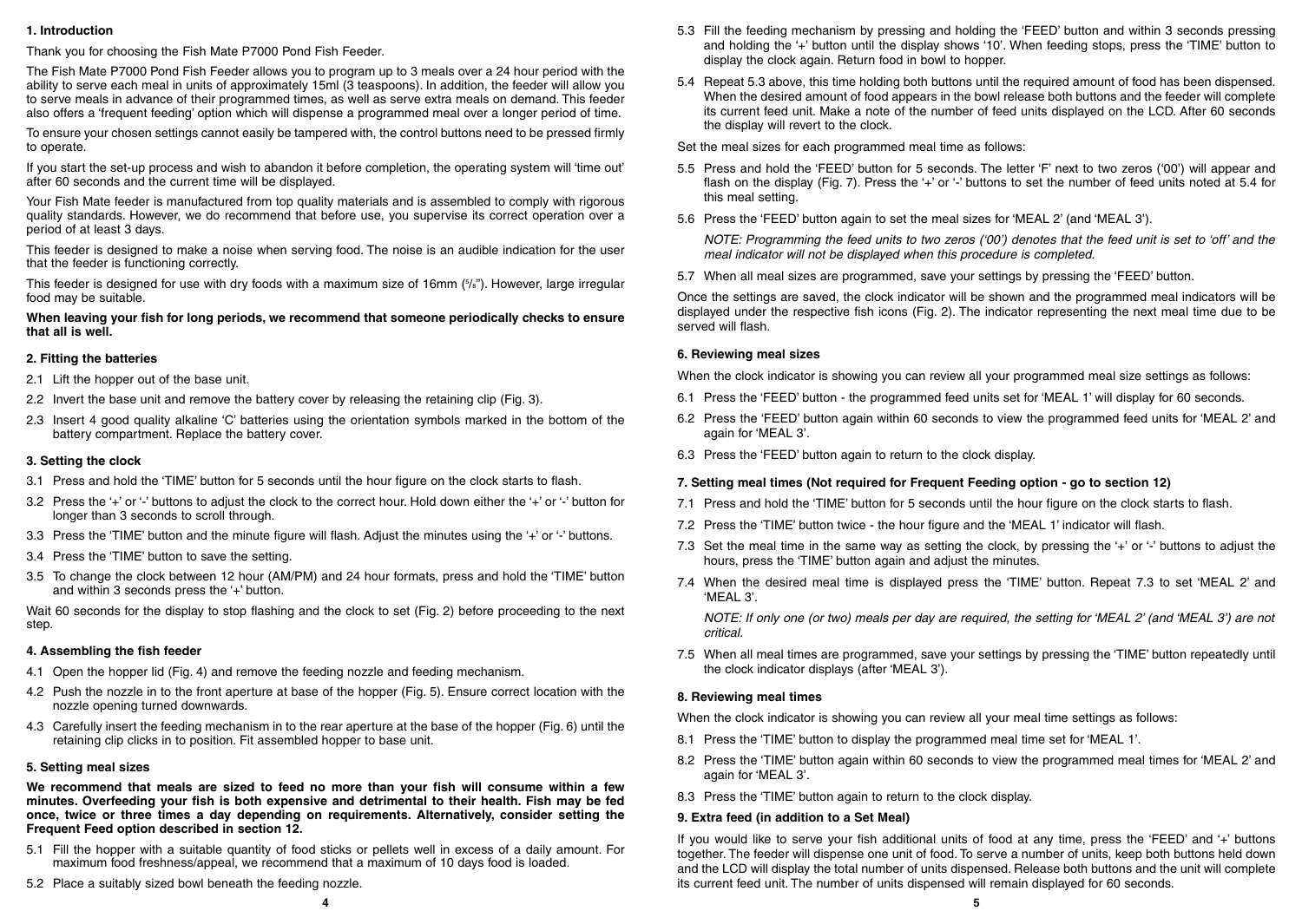#### **10. Advance feed (serving the next Set Meal early)**

If you would like to bring a programmed set meal forward, press the 'FEED' and '-' buttons together. The feeder will dispense the next programmed meal due and you may now release both buttons. Once the advanced set meal (e.g. MEAL 2) has been served the next programmed meal indicator (i.e. MEAL 3) will flash on the display and food will not be dispensed until that set time.

You may only advance meals programmed for the same day.

#### **11. Manual feed (dispensing controlled feeds on demand)**

This function allows you to serve a predetermined amount of food without programming meal times. Proceed as follows:

- 11.1 Calculate the number of feed units you would like to serve per meal (sections 5.1 to 5.4).
- 11.2 Set 'MEAL 1' with the number of feed units (sections 5.5 to 5.7).
- 11.3 Whilst the 'MEAL 1' setting is flashing, press and hold the '+' and '-' buttons together for 5 seconds until 'OFF' is displayed (Fig. 8).

Each time you now press and hold the 'FEED' button for 5 seconds, the programmed 'MEAL 1' will be dispensed.

To turn the feeder back on:

11.4 Press and hold the '+' and '-' buttons together for 5 seconds.

The LCD will flash until clock setting is restored.

#### **12. Frequent feed (small feeds at regular intervals)**

The Frequent Feed function allows the daily feed requirements to be served over the course of a day, dispensing a single feed unit at a regular interval between a programmed start and finish time. The function is designed for fishkeepers using professional feeding methods or if you wish to regulate the speed of your fishes' food intake.

Firstly determine the total required daily feed units by following sections 5.1 to 5.4. The start/finish times and the feed units can then be programmed as follows:

- 12.1 Press and hold the 'TIME' and 'FEED' buttons together for 5 seconds until the Frequent Feed indicator ('F') appears on the LCD (Fig. 2).
- 12.2 Press and hold the 'TIME' button for 5 seconds until the hour figure on the clock starts to flash.
- 12.3 Press the 'TIME' button twice the hour figure and the 'MEAL 1' (start time) indicator will flash.
- 12.4 Set the start time in the same way as setting the clock, by pressing the '+' or '-' buttons to adjust the hours, then pressing the 'TIME' button again to adjust the minutes.
- 12.5 Press the 'TIME' button.The 'MEAL 3' (finish time) indicator will flash. Repeat 12.4 to set the finish time.
- 12.6 Press the 'TIME' button, the letter 'F' next to two zeros ('00') will appear and flash on the display (Fig. 7). Press the '+' or '-' buttons to set the total daily feed units (see sections 5.1 to 5.4).
- 12.7 Press the 'TIME' button to save these settings.

The LCD will return to displaying the clock with the 'Frequent Feed', 'MEAL 1' and 'MEAL 3' indicators displayed.

**To review**, press the 'TIME' button once to view the start time and again for the finish time. Press again to view the feed units and press finally to return to the clock.

**To return the feeder to standard operation**, press and hold the 'TIME' and 'FEED' buttons together for 5 seconds. The 'Frequent Feed' indicator will disappear and the clock indicator will be displayed along with the meal indicators of any previously saved settings programmed.

#### **13. Turning the feeder on and off**

During prolonged periods of low water temperature when your fish do not require regular feeding, the feeder can be switched off. Once suitable water temperatures have resumed, the feeder can be turned back on again with all the programmed settings still in place.

13.1 Press and hold the '+' and '-' buttons together for 5 seconds until 'OFF' is displayed on the LCD (Fig. 8).

To turn the feeder back on:

13.2 Press and hold the '+' and '-' buttons together for 5 seconds until LCD displays the clock and the set meal indicators.

#### **14. Changing the batteries**

When the Low Battery indicator (Fig. 2.) flashes on the LCD, the batteries need replacing. Good quality alkaline batteries should normally last approximately 12 months (depending on the number of feed units dispensed).

#### **IMPORTANT:**

- **To keep the clock and all the meal settings, you must remove and replace all of the batteries within 60 seconds! The low battery indicator should extinguish when the next meal is served.**
- **DO NOT press any buttons during the removal or replacement of the batteries. Doing so will reset the unit and you will need to re-programme your settings.**

#### **15. Securing the feeder to a board**

For increased stability and to prevent interference from animals, we recommend the feeder is screwed to a suitably sized weather durable board. If securing to stone or concrete, a masonry drill bit and screw fixings will be required. By the following method, the feeder is easily removed from the board without tools when required:

- 15.1 Place the base unit in the desired position on the board. With a pencil, draw around the footprint (Fig. 9).
- 15.2 Draw a centre line on the base unit outline and mark the screw position as shown in Fig. 10.
- 15.3 Select a suitable screw (Fig. 11) and screw it into the board, leaving a distance of 25mm (1") between the board and the base of the screw head to enable the feeder to be removed for battery replacement and cleaning.
- 15.4 Locate the base unit on to the screw and slide it in to the fastened position (Fig. 12).
- 15.5 Line up the base unit within the drawn outline and mark the front screw positions at the narrowest end of the screw holes (Fig. 13).
- 15.6 Remove the base unit from the board. Apply 2 further screws (as specified in 15.3) and locate the base unit back on to the board (as 15.4). If necessary, these 2 screws may be screwed down further to secure the feeder more firmly.

#### **16. Cleaning**

The hopper, hopper lid and feeding mechanism (F) are made from food-safe materials that may be washed in a dishwasher. Clean the base unit using a cloth dampened with water only - detergents and polishes may cause damage.

The feeding mechanism can be removed by releasing the retaining clip, as shown in Fig. 14.

#### **17. Troubleshooting**

17.1 Feeder Blockage

Your Fish Mate feeder has been extensively tested with a variety of dry foods but in the unlikely event that the feeder becomes jammed, the base unit is programmed with an automatic clearing function. If however the feeder is unable to clear the blockage, the whole LCD screen will flash. The blockage will need to be cleared manually, as follows:

- Lift the hopper out of the base unit.
- Rotate feeding mechanism by hand as shown in Fig. 15 until food is moving freely again.

NOTE: Before reassembling the feeder, we recommend the batteries are replaced (see section 14). Also consider the use of a different feed that may be less prone to blockage.

- Reassemble the feeder and press the 'TIME' button to stop the display flashing and resume normal operation.
- 17.2 Display non-responsive

In the unlikely event that the display becomes non-responsive, wait 3 minutes before attempting to press any buttons. If full function is not returned remove batteries for 5 minutes. Then replace batteries and re-programme feeder.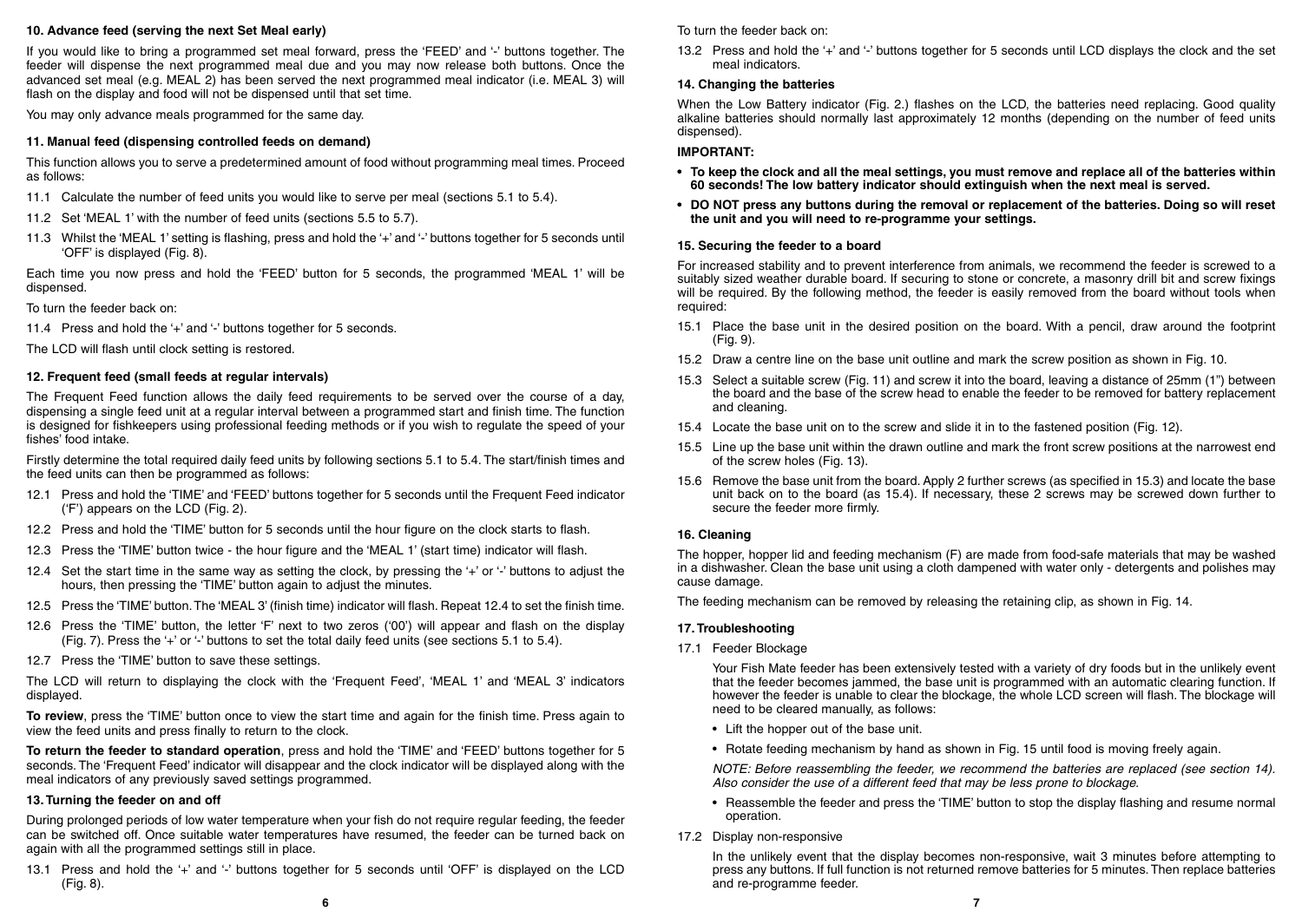#### **1. Einführung**

Vielen Dank dafür, dass Sie sich für den Kauf des Fish Mate P7000 Futterautomat für Teichfische entschieden haben.

Mit dem Fish Mate P7000 Futterautomat für Teichfische können Sie bis zu 3 Futterverabreichungen in einem Zeitraum von 24 Stunden programmieren, wobei jede Portion nach Futtereinheiten von zirka 15 ml bemessen ausgegeben werden kann. Außerdem können damit auch Futterverabreichungen vor ihren programmierten Uhrzeiten erfolgen, und es können auf Wunsch auch zusätzliche Portionen verabreicht werden. Dieser Futterautomat bietet auch eine Option für häufige Futterverabreichung, wobei eine programmierte Fütterung über einen längeren Zeitraum ausgedehnt wird.

Damit die von Ihnen gewählten Einstellungen nicht von Unbefugten leicht verstellt werden können, sind die Einstelltasten so konstruiert, dass sie fest gedrückt werden müssen.

Wenn Sie den Einrichtungsprozess starten, diesen aber vor seiner Fertigstellung abbrechen, schaltet das Betriebssystem sich nach 60 Sekunden ab, woraufhin die aktuelle Uhrzeit angezeigt wird.

Ihr Fish Mate Futterautomat ist aus erstklassigen Werkstoffen hergestellt und wird unter Beachtung strengster Qualitätsanforderungen zusammengebaut. Es empfiehlt sich jedoch, vor dem tatsächlichen Gebrauch die korrekte Funktionsfähigkeit über einen Zeitraum von 3 Tagen zu überwachen.

Dieser Futterautomat ist so ausgelegt, dass er bei der Futterausgabe ein Geräusch abgibt. Das Ausgabegeräusch dient als hörbare Anzeige für den Benutzer, dass das Gerät richtig funktioniert.

Der Futterautomat ist zur Verwendung mit Trockenfutter mit einer maximalen Partikelgröße von 16 mm bestimmt. Futter mit größeren, unregelmäßig gestalteten Partikeln kann eventuell ebenfalls geeignet sein.

#### **Wenn Sie Ihre Fische für einen längeren Zeitraum nicht beaufsichtigen, wird empfohlen, dass jemand von Zeit zu Zeit Nachschau hält um sicherzustellen, dass alles in Ordnung ist.**

#### **2. Einlegen der Batterien**

- 2.1 Nehmen Sie den Futterbehälter vom Grundgerät ab.
- 2.2 Drehen Sie das Grundgerät um und entfernen Sie den Batteriedeckel, indem sie den Halteklipp öffnen (Abb. 3).
- 2.3 Legen Sie 4 Alkali-Mangan-Batterien guter Qualität vom Typ C ein, wobei unbedingt die Richtungssymbole unten im Batteriefach zu beachten sind. Setzen Sie den Batteriedeckel wieder auf.

#### **3. Einstellung der Uhr**

- 3.1 Drücken Sie auf die Taste "TIME" und halten Sie diese 5 Sekunden lang gedrückt, bis die Ziffern zur Einstellung der Stunden auf der Uhr zu blinken beginnt.
- 3.2 Zum Einstellen der gewünschten Stundenanzeige drücken Sie auf die Taste "+" oder "-". Zum schnellen Scrollen halten Sie die Taste "+" oder "-" länger als 3 Sekunden gedrückt.
- 3.3 Drücken Sie auf die Taste "TIME", woraufhin die Minutenziffern zu blinken beginnen. Zum Einstellen der gewünschten Minutenanzeige drücken Sie auf die Taste "+" oder "-".
- 3.4 Drücken Sie auf die Taste "TIME", womit Ihre Einstellung gespeichert wird.
- 3.5 Um die Uhrzeitangabe zwischen dem 12-Stunden-Format (AM/PM) und dem 24-Stunden-Format umzustellen, drücken Sie auf die Taste "TIME" und halten Sie diese gedrückt, wobei Sie dann innerhalb 3 Sekunden die Taste "+" drücken.

Warten Sie 60 Sekunden, bis das Display zu blinken aufhört und die Uhrzeit fixiert ist (Abb. 2), bevor Sie zum nächsten Schritt weitergehen.

#### **4. Zusammensetzen des Futterautomaten**

- 4.1 Öffnen Sie den Futterbehälterdeckel (Abb. 4) und entfernen Sie den Futterausgabestutzen und den Futterförderer.
- 4.2 Schieben Sie den Futterausgabestutzen in die dazu bestimmte Öffnung unten am Futterbehälter ein (Abb. 5). Der Stutzen muss dazu zur Futterausgabe nach unten gerichtet sein.
- 4.3 Führen Sie den Futterförderer in die hintere Öffnung unten am Futterbehälter ein (Abb. 6), bis der Halteklipp einklinkt. Setzen Sie den nun fertig zusammengestellten Futterbehälter auf das Grundgerät auf.

#### **5. Bestimmung von Portionengrößen**

**Es wird empfohlen, die Portionen so zu bemessen, dass nicht mehr Futter ausgegeben wird, als Ihre Fische innerhalb weniger Minuten fressen können. Das Überfüttern Ihrer Fische verursacht unnötige Kosten und schadet auch ihrer Gesundheit. Sie können mit diesem Gerät Ihre Fische ein, zwei oder drei Mal pro Tag füttern, je nach Ihren Anforderungen. Als Alternative kann auch die in Abschnitt 12 beschriebene Option für die häufige Fütterung eingestellt werden.**

5.1 Füllen Sie zunächst den Futterbehälter mit so vielen Fischfutter-Sticks oder Pellets, dass damit der Tagesbedarf um Einiges überschritten wird. Damit das Futter frisch und appetitanregend bleibt, empfiehlt es sich, maximal eine Futtermenge für zehn Tage einzufüllen.

5.2 Stellen Sie einen Behälter von passender Größe unter den Futterausgabestutzen.

- 5.3 Beschicken Sie den Futterförderer mit Futter, indem Sie die Taste "FEED" drücken und sie gedrückt halten, wobei Sie innerhalb 3 Sekunden die Taste "+" drücken und gedrückt halten, bis im Display "10" erscheint. Wenn die Futterausgabe stoppt, drücken Sie auf die Taste "TIME", um die Uhr wieder anzuzeigen. Füllen Sie nun das Futter wieder im Futterbehälter ein.
- 5.4 Wiederholen Sie Schritt 5.3 wie oben, wobei Sie aber diesmal beide Tasten gedrückt halten, bis die gewünschte Futtermenge ausgegeben ist. Sobald die gewünschte Futtermenge im Behälter vorhanden ist, lassen Sie beide Tasten los, woraufhin der Futterautomat die Ausgabe bis zur vollständigen Dosierung der zu diesem Zeitpunkt ausgegebenen Futtereinheit ausführt. Schreiben Sie sich die Zahl der im LCD-Display angezeigten Futtereinheiten auf. Nach Ablauf von 60 Sekunden wird dann im LCD-Display wieder das Uhrensymbol angezeigt.

Die Portionengrößen für jede programmierte Fütterung setzen Sie folgendermaßen fest:

- 5.5 Drücken Sie auf die Taste "FEED" und halten Sie diese 5 Sekunden gedrückt. Es beginnt dann der Buchstabe "F" neben den zwei Nullen ("00") im Display zu blinken (Abb. 7). Drücken Sie nun auf die Tasten "+" oder "-", um damit die Zahl der Futtereinheiten für diese Fütterung festzusetzen.
- 5.6 Drücken Sie erneut auf die Taste "FEED", um damit die Portionengrößen für "MEAL 2" (und "MEAL 3") festzusetzen.

HINWEIS: Beim Programmieren der Futtereinheiten auf der Basis der zwei Nullen ("00") geht die Automatik davon aus, dass zu diesem Zeitpunkt die Futtereinheiten ausgeschaltet sind. Die Fütterungen werden deshalb bei der Beendigung dieses Vorgangs nicht angezeigt.

5.7 Nachdem Sie alle Portionengrößen programmiert haben, speichern Sie Ihre Einstellungen durch Drücken auf die Taste "FEED".

Sobald Ihre Einstellungen gespeichert sind, erscheint das Uhrensymbol, und die programmierten Fütterungen werden unter den betreffenden Fischsymbolen angezeigt (Abb. 2). Die Anzeige für die nächstfällige Fütterung blinkt.

#### **6. Überprüfung der Portionengrößen**

Wenn das Uhrensymbol angezeigt wird, können Sie Ihre programmierten Portionengrößen folgendermaßen überprüfen:

- 6.1 Drücken Sie erneut auf die Taste "FEED". Damit werden die programmierten Futtereinheiten für "MEAL 1" 60 Sekunden lang angezeigt.
- 6.2 Drücken Sie innerhalb 60 Sekunden erneut auf die Taste "FEED", um damit die programmierten Futtereinheiten für "MEAL 2" und durch erneutes Drücken auch für "MEAL 3" anzuzeigen.
- 6.3 Drücken Sie erneut auf "FEED", womit das Uhrzeit-Display wieder erscheint.

#### **7. Festsetzen der Fütterungszeiten (bei Verwendung der Option zur häufigen Fütterung nicht erforderlich - in diesem Fall gehen Sie zu Abschnitt 12 weiter)**

- 7.1 Drücken Sie auf die Taste "TIME" und halten Sie diese 5 Sekunden lang gedrückt, bis die Ziffern zur Einstellung der Stunden auf der Uhr zu blinken beginnt.
- 7.2 Drücken Sie zwei Mal auf die Taste "TIME", woraufhin die Ziffern zur Einstellung der Stunden und die Anzeige "MEAL 1" zu blinken beginnen.
- 7.3 Stellen Sie die Fütterungszeit auf gleiche Weise wie die Uhrzeit ein, nämlich durch Drücken auf die Tasten "+" oder "-" zum Festsetzen der Ziffern für die Stunden. Durch erneutes Drücken der Taste "TIME" stellen Sie dann die Minuten ein.
- 7.4 Wenn die gewünschte Fütterungszeit angezeigt ist, drücken Sie auf die Taste "TIME". Zum Festsetzen von "MEAL 2" und "MEAL 3" wiederholen Sie nun Schritt 7.3.

HINWEIS: Bei nur einer Fütterung (oder zwei Fütterungen) pro Tag sind die Einstellungen für "MEAL 2" (und "MEAL 3") nicht kritisch.

7.5 Nachdem Sie alle Fütterungszeiten programmiert haben, speichern Sie Ihre Einstellungen durch wiederholtes Drücken auf die Taste "TIME", bis das Uhrensymbol wieder angezeigt wird (nach "MEAL 3").

#### **8. Überprüfung der Fütterungszeiten**

Wenn das Uhrensymbol angezeigt wird, können Sie alle Ihre programmierten Fütterungszeitenn folgendermaßen überprüfen:

- 8.1 Drücken Sie erneut auf die Taste "TIME", um damit die programmierte Fütterungszeit für "MEAL 1" anzuzeigen.
- 8.2 Drücken Sie innerhalb 60 Sekunden erneut auf die Taste "TIME", um damit die programmierten Fütterungszeit für "MEAL 2" und durch erneutes Drücken auch für "MEAL 3") anzuzeigen.
- 8.3 Drücken Sie erneut auf "TIME", womit das Uhrzeit-Display wieder erscheint.

#### **9. Zusätzliche Fütterung (zusätzlich zu eingestellten Fütterungen)**

Wenn Sie zu einer beliebigen Zeit Ihren Fischen zusätzliche Futtereinheiten verabreichen möchten, dann drücken Sie gleichzeitig auf die Tasten "FEED" und "+". Der Futterautomat gibt daraufhin eine Futtereinheit aus. Um auf diese Weise mehrere Futtereinheiten auszugeben, halten Sie beide Tasten gedrückt, woraufhin im LCD-Display die Gesamtzahl der ausgegebenen Futtereinheiten angezeigt wird. Sobald Sie nun beide Tasten loslassen, wird die Ausgabe bis zur vollständigen Dosierung der zu diesem Zeitpunkt ausgegebenen Futtereinheit ausgeführt. Die Zahl der ausgegebenen Futtereinheiten wird nun 60 Sekunden lang angezeigt.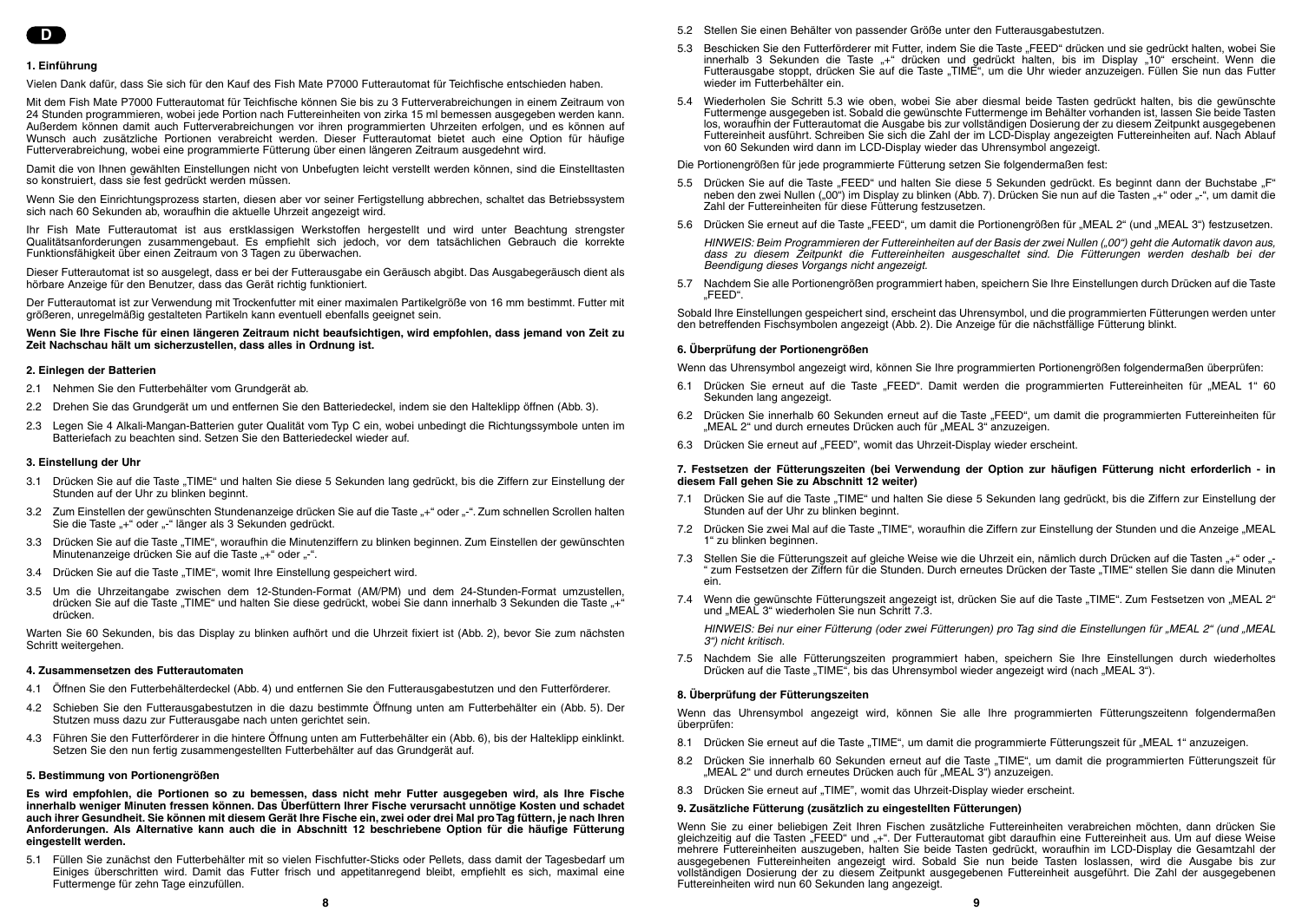#### **10. Vorgezogene Fütterung (vorzeitige Ausgabe der nächsten eingestellten Fütterung)**

Wenn Sie eine programmierte Fütterung vorzeitig ausführen möchten, dann drücken Sie gleichzeitig auf die Tasten "FEED" und .-". Der Futterautomat gibt daraufhin die nächste programmierte Portion aus, und Sie können nun beide Tasten wieder los lassen. Nachdem die eingestellte Fütterung (z. B. "MEAL 2") vorzeitig vorgenommen wurde, beginnt die nächste programmierte Fütterungsanzeige (also. "MEAL 3") zu blinken. Die nächste Portion wird dann zur nächsten eingestellten Fütterungszeit ausgegeben werden.

Sie können nur für denselben Tag programmierte Fütterungen vorzeitig ausführen.

#### **11. Manuelle Fütterung (Ausgabe von vorbestimmten Portionen auf Anforderung)**

Mit dieser Funktion können Sie vorbestimmte Portionen ohne Programmierung von Fütterungszeiten verabreichen. Dazu gehen Sie folgendermaßen vor:

- 11.1 Bestimmen Sie die Zahl der Futtereinheiten, die Sie pro Fütterung verabreichen möchten (Abschnitten 5.1 bis 5.4 ).
- 11.2 Stellen Sie für "MEAL 1" die Zahl der Futtereinheiten ein (Abschnitten 5.5 bis 5.7).
- 11.3 Während "MEAL 1" blinkt, drücken Sie gleichzeitig auf die Tasten "+" und "-" und halten Sie diese 5 Sekunden lang gedrückt, bis "OFF" angezeigt wird (Abb. 8).

Jedes Mal, wenn Sie nun die Taste "FEED" drücken und 5 Sekunden lang gedrückt halten, wird nun wie programmiert "MEAL 1" ausgegeben.

Zum Wiedereinschalten des Futterautomaten:

11.4 Drücken Siegleichzeitig auf die Tasten "+" und "-", und halten Sie diese 5 Sekunden gedrückt.

Die LCD-Anzeige blinkt nun, bis die Uhrzeit wieder eingestellt ist.

#### **12. Häufige Fütterung (Ausgabe kleiner Portionen zu regelmäßigen Intervallen)**

Die Funktion für häufige Fütterung ("F") ermöglicht die Ausgabe der täglichen Futtereinheiten im Verlauf eines Tages. Dabei wird zwischen einer programmierten Start- und Endzeit zu regelmäßigen Intervallen jeweils eine einzige Futtereinheit ausgegeben. Diese Funktion ist besonders für Fischhalter konzipiert, die professionelle Fütterungsmethoden anwenden, oder wenn Sie die zeitliche Abfolge der Futteraufnahme Ihrer Fische steuern möchten.

Zunächst müssen Sie die tägliche Gesamtmenge der benötigten Futtereinheiten bestimmen, indem Sie die in den Abschnitten 5.1 bis 5.4 beschriebenen Schritte ausführen. Die Start- und Endzeiten und die Futtereinheiten programmieren Sie folgendermaßen:

- 12.1 Drücken Sie gleichzeitig auf die Tasten "TIME" und "FEED", und halten Sie diese 5 Sekunden lang gedrückt, bis die Anzeige für die häufige Fütterung ("F") im LCD-Display erscheint (Abb. 2).
- 12.2 Drücken Sie auf die Taste "TIME" und halten Sie diese 5 Sekunden lang gedrückt, bis die Ziffern zur Einstellung der Stunden auf der Uhr zu blinken beginnen.
- 12.3 Drücken Sie zwei Mal auf die Taste "TIME", woraufhin die Ziffern zur Einstellung der Stunden und die Startzeit für "MEAL 1" zu blinken beginnen.
- 12.4 Stellen Sie die Startzeit auf die gleiche Weise wie die Uhrzeit ein, nämlich durch Drücken auf die Tasten "+" oder "-" zum Festsetzen der Ziffern für die Stunden. Durch erneutes Drücken der Taste "TIME" stellen Sie dann die Minuten ein.
- 12.5 Drücken Sie auf die Taste "TIME". Die Endzeit-Anzeige für "MEAL 3" beginnt nun zu blinken. Zum Einstellen der Endzeit wiederholen Sie nun Schritt 12.4.
- 12.6 Nun drücken Sie auf die Taste "TIME". Es beginnt dann der Buchstabe "F" neben den zwei Nullen ("00") im Display zu blinken (Abb. 7). Drücken Sie nun auf die Tasten . + oder . - ", um damit die Gesamtzahl der täglichen Futtereinheiten festzusetzen (siehe Abschnitten 5.1 bis 5.4).
- 12.7 Drücken Sie auf die Taste "TIME", womit diese Einstellungen gespeichert werden.

Im LCD-Display erscheint nun wieder das Uhrensymbol, wobei auch "F" für häufige Fütterung, "MEAL 1" und "MEAL 3" angezeigt werden.

**Zur Überprüfung drücken Sie ein Mal** auf die Taste "TIME" zur Anzeige der Startzeit und noch ein Mal zur Anzeige der Endzeit. Zur Anzeige der Futtereinheiten drücken Sie erneut, und dann noch ein weiteres Mal, um zur Uhr zurückzukehren.

**Um den Futterautomaten wieder auf den Standarbetrieb zurückzusetzen**, drücken Sie gleichzeitig auf die Tasten "TIME" und "FEED" und halten diese 5 Sekunden lang gedrückt. Die Anzeige für "F" für häufige Fütterung verschwindet dann. Es wird nun das Uhrensymbol zusammen mit den Fütterungsanzeigen von früher programmierten und gespeicherten Einstellungen angezeigt.

#### **13. Abschalten des Futterautomaten**

Im Verlauf längerer Zeiträume mit niedrigen Wassertemperaturen, wenn Ihre Fische nicht regelmäßig gefüttert werden müssen, kann der Futterautomat abgeschaltet werden. Nach Wiedererreichung der entsprechenden Wassertemperatur kann der Futterautomat wieder eingeschaltet werden, wobei alle programmierten Einstellungen beibehalten werden.

13.1 Drücken Sie gleichzeitig auf die Tasten "+" und "-", und halten Sie diese 5 Sekunden lang gedrückt, bis die Anzeige "OFF" (AUS) im LCD-Display erscheint (Abb. 8).

#### Zum Wiedereinschalten des Futterautomaten:

13.2 Drücken Sie gleichzeitig auf die Tasten "+" und "-", und halten Sie diese 5 Sekunden lang gedrückt, bis das Uhrensymbol und die Anzeige für die eingestellten Fütterungen im LCD-Display erscheinen.

#### **14. Auswechseln der Batterien**

Wenn die Anzeige für niedrigen Batterieladezustand (Abb. 2.) im LCD-Display blinkt, müssen die Batterien ausgetauscht werden. Alkali-Mangan-Batterien von guter Qualität halten im Normalbetrieb ungefähr 12 Monate (wobei ihre tatsächliche Betriebsdauer nach der Zahl der ausgegebenen Futtereinheiten schwankt).

#### **WICHTIG:**

- **Damit die eingestellte Uhrzeit und alle Fütterungszeiten beibehalten werden, müssen alle Batterien innerhalb eines Zeitraums von 60 Sekunden ausgetauscht werden! Die Anzeige für niedrigen Batterieladezustand sollte erlöschen wenn die nächste Fütterung erfolgt.**
- **Drücken Sie während des Herausnehmens und des Einlegens neuer Batterien auf KEINERLEI Tasten. Damit würde nämlich der Futterautomat zurückgesetzt werden, wodurch dann alle Einstellungen neuerlich programmiert werden müssten.**

#### **15. Befestigung des Futterautomaten auf einem Brett**

Zur erhöhten Stabilität und um durch Tiere verursachtes Verschieben oder Umwerfen des Geräts zu vermeiden, empfiehlt es sich, das Gerät auf einem wetterfesten Holzbrett von entsprechender Größe festzuschrauben. Bei Befestigung auf einer Stein- oder Betonunterlage ist die Verwendung eines Mauerbohrers und entsprechender Dübel erforderlich. Wenn Sie der beschriebenen Vorgangsweise folgen, kann der Futterautomat bei Bedarf auch ohne Verwendung von Werkzeugen vom Brett abgenommen werden:

- 15.1 Platzieren Sie das Grundgerät in der gewünschten Position auf dem Brett. Markieren Sie den Umriss mit einem Bleistift auf dem Brett (Abb. 9).
- 15.2 Ziehen Sie eine Mittellinie durch den Umriss und markieren Sie die Position für die Halteschraube, wie in Abb. 10 gezeigt.
- 15.3 Schrauben Sie eine Schraube passender Größe (Abb. 11) in das Brett, wobei zwischen dem Brett und dem unteren Rand des Schraubenkopfes ein Abstand von 25 mm belassen wird. Damit kann dann der Futterautomat zum Austauschen der Batterien und zur Reinigung problemlos abgenommen werden.
- 15.4 Bringen Sie das Grundgerät zur Schraube heran und schieben Sie es in die Befestigungsposition (Abb. 12).
- 15.5 Richten Sie das Grundgerät nach der eingezeichneten Umrisslinie aus, und markieren Sie die vorderen Schraubenpositionen am engsten Ende der Schraubenlöcher (Abb. 13).
- 15.6 Nehmen Sie das Grundgerät wieder vom Brett ab. Schrauben Sie zwei weitere Schrauben (siehe 15.3) ein, und bringen Sie das Grundgerät wieder auf dem Brett an (siehe 15.4). Falls erforderlich, können diese zwei Schrauben zur besseren Befestigung stärker angezogen werden.

#### **16. Reinigung**

Der Futterbehälter, der Futternapf und der Futterförderer (F) sind aus lebensmittelechten Werkstoffen hergestellt und können in einer Geschirrspülmaschine gewaschen werden. Das Grundgerät soll nur mit einem mit Wasser befeuchteten Tuch gereinigt werden, da Reinigungs- und Poliermittel Schäden verursachen können.

Der Futterförderer kann durch Öffnen des Halteklipps entfernt werden, wie inAbb. 14 gezeigt.

#### **17. Fehlersuche**

17.1 Bei Verstopfung des Futterautomaten

Ihr Fish Mate Futterautomat wurde mit verschiedenen Arten von Sticks und Pellets eingehend getestet. lm unwahrscheinlichen Fall, dass dennoch im Futterautomat eine Verstopfung eintreten sollte, ist das Grundgerät so programmiert, dass eine automatische Entstopfungsfunktion ausgelöst wird. Wenn jedoch mit dieser Funktion die Verstopfung nicht behoben werden sollte, beginnt das gesamte LCD-Display zu blinken. In diesem Fall muss dann die Verstopfung manuell beseitigt werden, und zwar wie folgt:

- Nehmen Sie den Futterbehälter vom Grundgerät ab.
- Drehen Sie den Futterförderer mit der Hand, wie in Abb. 15 gezeigt, bis das Futter wieder ungehindert durchgehen kann.

HINWEIS: Bevor der Futterautomat wieder zusammengestellt wird, empfiehlt es sich, die Batterieen auszutauschen (siehe Abschnitt 14). Außerdem sollte in diesem Fall die Verwendung eines anderen Futters erwogen werden, das weniger für Verstopfen anfällig ist.

- Stellen Sie den Futterautomaten erneut zusammen und drücken Sie auf die Taste "TIME", um damit das Blinken des Displays abzustellen und den normalen Betrieb des Geräts wieder aufzunehmen.
- 17.2 Bei Nicht-Ansprechen des Displays

Im unwahrscheinlichen Fall, dass das Display nicht ansprechen sollte, warten Sie 3 Minuten, bevor Sie erneut wieder auf irgendeine Taste drücken. Wenn damit die volle Funktion nicht wiederhergestellt werden sollte, nehmen Sie die Batterien 5 Minuten lang heraus. Dann setzen Sie die Batterien wieder ein und programmieren den Futterautomaten erneut.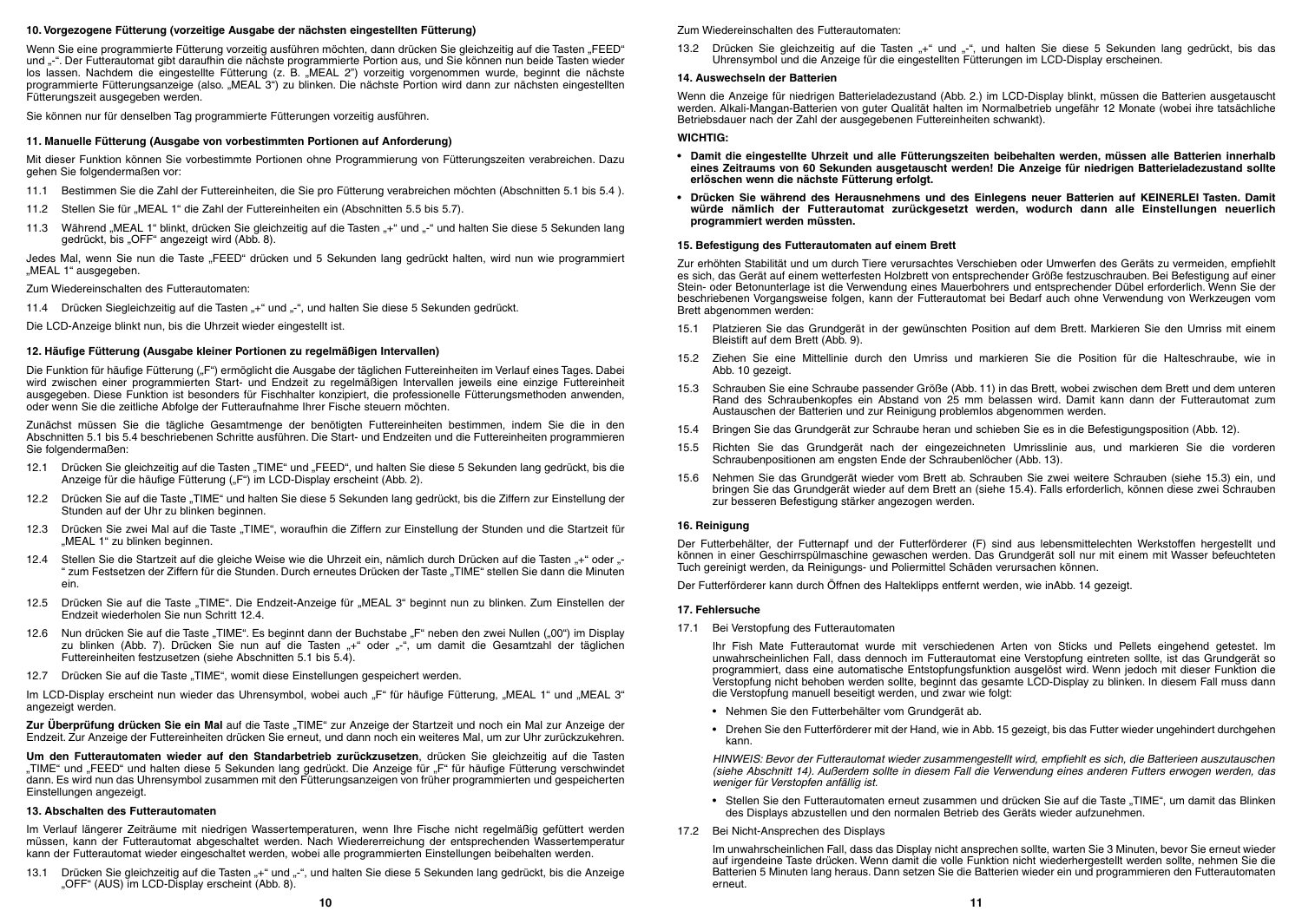#### **1. Introduction**

Nous vous remercions d'avoir choisi le distributeur automatique pour poissons de bassin Fish Mate P7000.

Le distributeur automatique pour poissons de bassin Fish Mate P7000 vous permet de programmer jusqu'à 3 repas sur une période de 24 heures, avec la possibilité de servir les repas dans des unités d'environ 15ml. Le nourrisseur vous permet également de servir les repas avant l'heure programmée, ainsi que de servir des repas supplémentaires à la demande. Ce nourrisseur offre également une option « alimentation fréquente » (FREQUENT FEEDING), qui distribuera un repas programmé sur une période plus longue.

Afin d'éviter que vos réglages ne soient facilement modifiés, nous avons conçu les touches de commandes de sorte qu'elles nécessitent une pression ferme pour fonctionner.

Si vous démarrez le processus de configuration et l'abandonnez avant la fin, le système d'exploitation reviendra à l'heure courante après 60 secondes.

Votre nourrisseur Fish Mate est fabriqué dans des matériaux de qualité supérieure et assemblé en conformité avec les normes de qualité les plus rigoureuses. Cependant, nous vous recommandons, avant de l'utilisation, de vous assurer de son bon fonctionnement sur une période d'au moins 3 jours.

Ce nourrisseur est conçu pour faire du bruit lorsqu'il sert de la nourriture. Le bruit est une indication audible pour l'utilisateur que le nourrisseur fonctionne correctement.

Le nourrisseur est concu pour être utilisé avec les aliments secs d'une taille maximale de 16 mm. Il se peut toutefois que les aliments de grande taille et de forme irrégulière conviennent également.

#### **Si vous laissez vos poissons pendant de longues périodes, nous recommandons que quelqu'un vérifie le nourrisseur de temps à autre pour s'assurer que tout se passe bien.**

#### **2. Installation des piles**

- 2.1 Soulevez la trémie de l'unité de base.
- 2.2 Inversez l'unité de base et retirez le couvercle des piles en relâchant le clip de fixation (fig. 3).
- 2.3 Insérez 4 piles alcalines de type C de bonne qualité en respectant les symboles de polarité marqués au fond du logement des piles. Remettez le couvercle des piles en place.

#### **3. Réglez l'horloge**

- 3.1 Maintenez le bouton « TIME » enfoncé pendant 5 secondes jusqu'à ce que le chiffre des heures commence à clignoter.
- 3.2 Appuyez sur le bouton « + » ou « » pour régler l'horloge sur l'heure correcte. Maintenez le bouton « + » ou « - » enfoncé pendant plus de 3 secondes pour faire défiler les chiffres.
- 3.3 Appuyez sur le bouton « TIME » et les chiffres des minutes clignoteront. Réglez les minutes en utilisant les boutons  $\le + \infty$  ou  $\le - \infty$ .
- 3.4 Appuyez sur la touche « TIME » pour sauvegarder le réglage.
- 3.5 Pour permuter entre le format 12 heures (AM/PM) et 24 heures, maintenez le bouton « TIME » enfoncé et appuyez sur le bouton « + » dans les 3 secondes.

Patientez 60 secondes pour que l'affichage cesse de clignoter et que l'horloge soit réglée (fig. 2) avant de passer à l'étape suivante.

#### **4. Assemblage du nourrisseur pour poissons**

- 4.1 Ouvrez le couvercle de la trémie (fig. 4) et retirez la buse et le mécanisme de distribution.
- 4.2 Poussez la buse dans l'ouverture frontale à la base de la trémie (fig. 5). Veillez à ce qu'elle soit correctement positionnée, ouverture tournée vers le bas.
- 4.3 Insérez délicatement le mécanisme de distribution dans l'ouverture arrière à la base de la trémie (fig. 6) jusqu'à ce que le clip de rétention se clique en place. Remontez la trémie sur l'unité de base.

#### **5. Déterminer la taille des repas**

**Nous recommandons que les repas soit d'une taille qui n'excède pas ce que vos poissons peuvent consommer en quelques minutes. Une suralimentation de vos poissons serait à la fois coûteuse et préjudiciable à leur santé. Les poissons peuvent être nourris une, deux ou trois fois par jour selon les besoins. On peut également envisager d'utiliser l'option d'alimentation fréquente décrite à la section 12.**

5.1 Remplissez la trémie avec une quantité appropriée de bâtonnets/paillettes ou de boulettes bien au-delà d'un montant journalier. Pour conserver la fraîcheur et l'attractivité optimale des aliments, nous vous recommandons de ne pas charger plus de 10 jours de nourriture.

- 5.3 Remplissez le mécanisme d'alimentation en appuyant sur le bouton « FEED » et, dans les 3 secondes, maintenez le bouton « + » enfoncé jusqu'à ce que l'écran affiche « 10 ». Quand la distribution de nourriture s'arrête, appuyez sur la touche « TIME » pour afficher à nouveau l'horloge. Remettez dans la trémie la nourriture qui reste dans le bol.
- 5.4 Répétez 5.3 ci-dessus, cette fois en tenant les deux boutons jusqu'à ce que la dose requise ait été distribuée. Lorsque la quantité de nourriture désirée apparaît dans le bol, relâchez les deux boutons et le nourrisseur terminera son unité d'alimentation en cours. Notez le nombre d'unités d'alimentation affiché à l'écran. L'affichage reviendra à l'horloge après 60 secondes.

#### Définissez la taille de chaque repas programmé comme suit:

- 5.5 Maintenez le bouton « FEED » enfoncé pendant 5 secondes. La lettre « F » accompagnée de deux zéros (« 00 ») s'affichera et clignotera à l'écran (fig. 7). Appuyez sur les boutons « + » ou « - » pour définir le nombre d'unités d'alimentation pour cette configuration de repas.
- 5.6 Appuyez à nouveau sur le bouton « FEED » pour définir la taille du repas pour « MEAL 2 » (et « MEAL 3 »).

REMARQUE : la programmation des unités d'alimentation sur deux zéros (« 00 ») indique que l'unité d'alimentation est réglée sur « OFF » (ARRÊT) et l'indicateur de repas ne s'affichera pas à la fin de cette procédure.

5.7 Une fois toutes les tailles de repas programmées, enregistrez vos réglages en appuyant sur le bouton « FEED ».

Une fois les réglages enregistrés, l'indicateur de l'horloge s'affichera et les indicateurs de repas programmés s'afficheront sous les icônes respectives des poissons (fig. 2). L'indicateur qui représente l'heure du prochain repas clignotera.

#### **6. Révision de la taille des repas**

Lorsque l'indicateur de l'horloge est affiché, vous pouvez réviser toutes les doses de repas programmées comme suit :

- 6.1 Appuyez sur le bouton « FEED » les unités d'alimentation programmées pour « MEAL 1 » s'afficheront pendant 60 secondes.
- 6.2 Appuyez à nouveau sur le bouton « FEED » dans les 60 secondes pour afficher les unités d'alimentation programmées pour « MEAL 2 » et à nouveau pour « MEAL 3 ».
- 6.3 Appuyez à nouveau sur la touche « FEED » pour afficher l'horloge.

#### **7. Réglage des heures des repas (non nécessaire pour l'option « Frequent Feeding » alimentation fréquente - passez directement à la section 12)**

- 7.1 Maintenez le bouton « TIME » enfoncé pendant 5 secondes jusqu'à ce que le chiffre des heures commence à clignoter.
- 7.2 Appuyez deux fois sur le bouton « TIME » le chiffre des heures et l'indicateur « MEAL 1 » clignoteront.
- 7.3 Fixez l'heure du repas de la même manière que pour le réglage de l'horloge, en appuyant sur le « + » ou le « - » pour régler les heures, puis appuyez à nouveau sur le bouton « TIME » pour régler les minutes.
- 7.4 Lorsque l'heure du repas désiré s'affiche, appuyez sur le bouton « TIME ». Répétez 7.3 pour régler « MEAL 2 » et « MEAL 3 ».

REMARQUE : si un seul (ou deux) repas par jour sont requis, le réglage de « MEAL 2 » (et « MEAL 3 ») <sup>n</sup>'est pas critique.

7.5 Une fois toutes les heures de repas programmées, enregistrez vos réglages en appuyant sur le bouton « TIME » jusqu'à ce que l'indicateur de l'horloge s'affiche (après « MEAL 3 »).

#### **8. Révision de l'heure des repas**

Lorsque l'indicateur de l'horloge est affiché, vous pouvez réviser toutes les heures de repas programmées comme suit :

- 8.1 Appuyez sur le bouton « TIME » pour afficher l'heure des repas programmées pour « MEAL 1 ».
- 8.2 Appuyez à nouveau sur le bouton « TIME » dans les 60 secondes pour afficher les heures des repas programmées pour « MEAL 2 » et à nouveau pour « MEAL 3 ».
- 8.3 Appuyez à nouveau sur la touche « TIME » pour afficher l'horloge.

#### **9. Aliments supplémentaires (en complément d'un repas fixe)**

Si vous voulez servir à vos poissons une dose additionnelle de nourriture à n'importe quel moment, appuyez en même temps sur les touches « FEED » et « + ». Le nourrisseur distribuera une unité de nourriture. Pour servir un nombre donné d'unités, maintenez les deux boutons enfoncés et l'écran affichera le nombre total d'unités distribuées. Relâchez les deux boutons et l'unité terminera son unité d'alimentation en cours. Le nombre d'unités distribuées restera affiché pendant 60 secondes.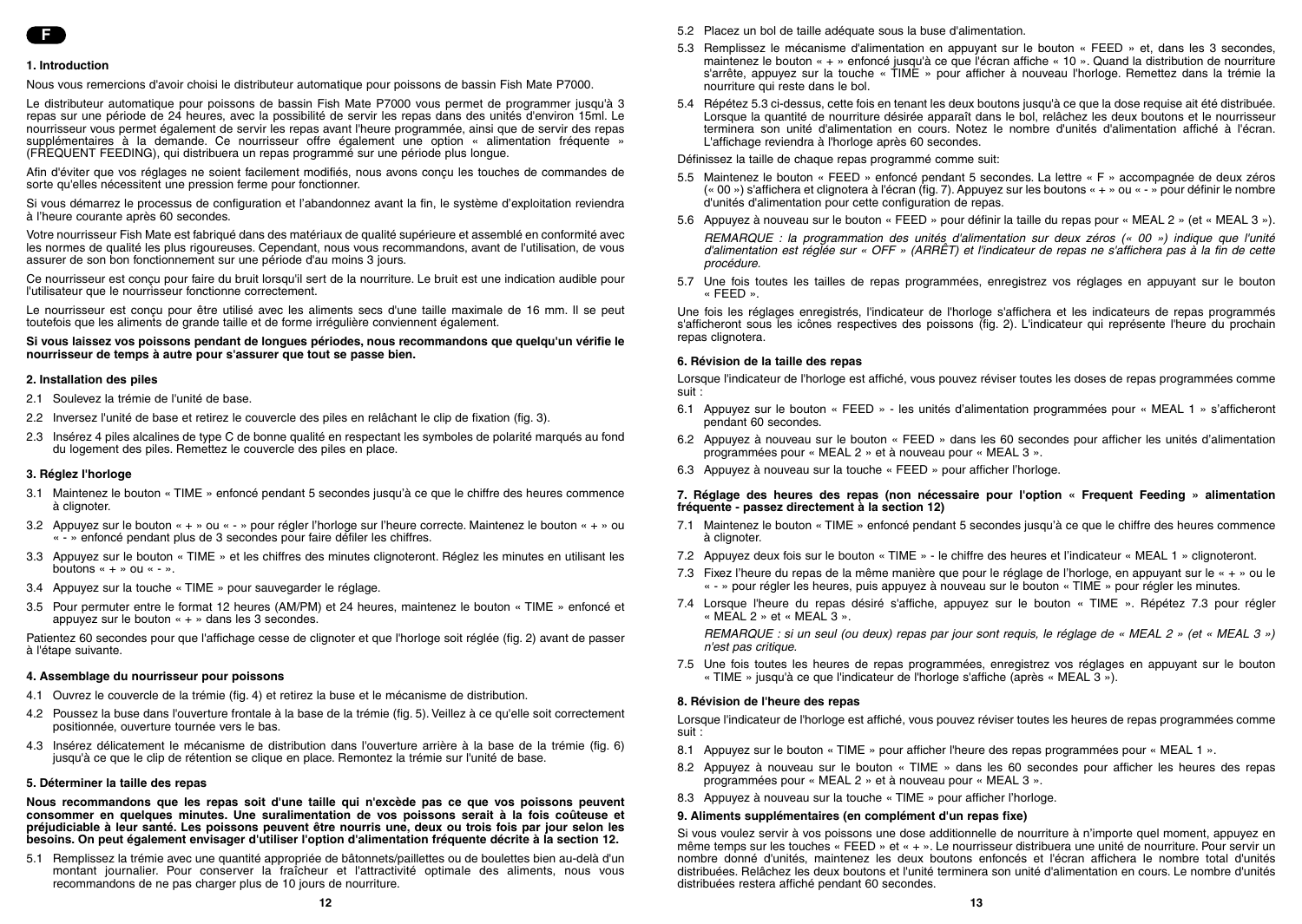#### **10. Distribution avancée (servir le prochain repas plus tôt que prévu)**

Si vous souhaitez faire avancer un menu programmé, appuyez sur les touches « FEED » et « - » en même temps. Le nourrisseur distribuera le repas programmé suivant et vous pourrez relâcher les deux boutons. Une fois le repas (par exemple « MEAL 2 ») servi à l'avance, l'indicateur du prochain repas programmé (par exemple « MEAL 3 ») se mettra à clignoter sur l'écran, et la nourriture ne sera pas distribuée avant l'heure fixée.

Vous ne pouvez avancer que les repas programmés pour le jour même.

#### **11. Alimentation manuelle (distribution de doses contrôlées à la demande)**

Cette fonction vous permet de servir une quantité prédéterminée de nourriture sans programmer de repas. Veuillez procéder comme suit :

- 11.1 Calculez le nombre d'unités d'alimentation que vous voulez servir par repas (sections 5.1 à 5.4).
- 11.2 Réglez « MEAL 1 » sur le nombre d'unités d'alimentation (sections 5.5 à 5.7).
- 11.3 Lorsque le réglage « MEAL 1 » clignote, maintenez les touches « + » et « » enfoncées simultanément pendant 5 secondes jusqu'à ce que la mention « OFF » s'affiche (fig. 8).

Chaque fois que vous maintenez le bouton « FEED » enfoncé pendant 5 secondes, le repas « MEAL 1 » est distribué.

Réactivation du nourrisseur :

11.4 Maintenez les touches « + » et « - » enfoncées simultanément pendant 5 secondes.

L'écran clignotera jusqu'à ce que réglage de l'horloge soit rétabli.

#### **12. Alimentation fréquente (petites doses à intervalles réguliers)**

La fonction Alimentation fréquente permet de satisfaire les besoins d'alimentation quotidiens tout au long d'une journée, en distribuant une unité d'alimentation selon un intervalle régulier entre une heure de début et une heure de fin programmées. La fonction est conçue pour les aquariophiles qui emploient des méthodes d'alimentation professionnelles, ou si vous souhaitez réguler la vitesse de consommation de nourriture par vos poissons.

Commencez par déterminer les unités d'alimentation totales requises tous les jours en suivant les sections 5.1 à 5.4. Les heures de début et de fin et les unités d'alimentation peuvent être programmées comme suit :

- 12.1 Maintenez les boutons « TIME » et « FEED » enfoncés simultanément pendant 5 secondes jusqu'à ce que l'indicateur d'alimentation fréquente (« F ») apparaisse sur l'écran (fig. 2).
- 12.2 Maintenez le bouton « TIME » enfoncé pendant 5 secondes jusqu'à ce que le chiffre des heures commence à clignoter.
- 12.3 Appuyez deux fois sur le bouton « TIME » le chiffre des heures et l'indicateur « MEAL 1 » clignoteront.
- 12.4 Fixez l'heure de commencement de la même manière que pour le réglage de l'horloge, en appuyant sur le « + » ou le « - » pour régler les heures, puis en appuyant à nouveau sur le bouton « TIME » pour régler les minutes.
- 12.5 Appuyez sur le bouton « TIME ». L'indicateur « MEAL 3 » (heure de fin) clignotera. Répétez 12.4 pour régler l'heure de fin.
- 12.6 Appuyez sur le bouton « TIME », la lettre « F » accompagnée de deux zéros (« 00 ») s'affichera et clignotera à l'écran (Fig. 8). Appuyez sur les boutons « + » ou « - » pour régler les unités d'alimentation quotidienne totales (sections 5.1 à 5.4).
- 12.7 Appuyez sur le bouton « TIME » pour sauvegarder le réglage.

L'écran reviendra à l'affichage de l'horloge avec les indicateurs « Frequent Feed », « MEAL 1 » et « MEAL 3 » affichés.

**Pour vérifier**, appuyez sur la touche « TIME » une fois pour afficher l'heure de début et deux fois pour l'heure de fin. Appuyez à nouveau pour afficher les unités d'alimentation et appuyez une dernière fois pour revenir à l'horloge.

**Pour ramener le nourrisseur au mode de fonctionnement standard**, maintenez les boutons « TIME » et « FEED » enfoncés simultanément pendant 5 secondes. L'indicateur « Frequent Feed » disparaîtra et l'indicateur de l'horloge s'affichera avec les indicateurs de repas pour tous les réglages précédemment programmés.

#### **13. Arrêt du nourrisseur**

Durant les longues périodes où la température de l'eau est basse et où les poissons ne nécessitent pas une alimentation régulière, il est possible d'éteindre le nourrisseur. Une fois qu'une température convenable est à nouveau atteinte, il est possible de rallumer le nourrisseur avec tous les réglages programmés encore en place.

13.1 Maintenez les boutons « + » et « - » enfoncés simultanément pendant 5 secondes jusqu'à ce que la mention « OFF » apparaisse sur l'écran (fig. 8).

Réactivation du nourrisseur :

13.2 Maintenez les boutons « + » et « - » enfoncés simultanément pendant 5 secondes jusqu'à ce que l'écran affiche les indicateurs de l'horloge et des repas programmés.

#### **14. Changement des piles**

Lorsque l'indicateur de pile faible (fig. 2) clignote à l'écran, cela signifie qu'il est temps de changer les piles. Les piles alcalines de bonne qualité devraient durer environ 12 mois (selon le nombre d'unités d'alimentation distribuées).

#### **IMPORTANT:**

- **Pour conserver les réglages de l'horloge et de tous les repas, vous devez remplacer toutes les piles en moins de 60 secondes ! L'indicateur de pile faible disparaîtra quand le prochain repas sera servi.**
- **N'appuyez sur AUCUN bouton pendant le remplacement des piles. Cela aurait pour effet de réinitialiser l'appareil et vous auriez besoin de reprogrammer tous vos réglages.**

#### **15. Fixation sécurisée du nourrisseur à une planche**

Pour une stabilité accrue et pour éviter les interférences provenant des animaux, nous recommandons que le nourrisseur soit vissé à une planche étanche de taille convenable. Pour toute fixation dans la pierre ou le béton, il sera nécessaire d'employer une mèche à béton et des chevilles. La méthode suivante permet de facilement retirer le nourrisseur de la planche sans outil en cas de besoin :

- 15.1 Placez l'unité de base dans la position désirée sur la planche. Tracez le contour avec un crayon (fig. 9).
- 15.2 Dessinez une ligne médiane sur le contour de l'unité de base et marquez la position de la vis comme indiqué à la fig. 10.
- 15.3 Sélectionnez une vis adéquate (fig. 11) et vissez-la dans la planche, en laissant une distance de 25 mm entre la planche et la base de la tête de la vis pour permettre le retrait du nourrisseur pour le nettoyage et le remplacement des piles.
- 15.4 Positionnez l'unité de base sur la vis et faites-la glisser en position fixée (fig. 12).
- 15.5 Alignez l'unité de base sur le contour dessiné et marquez les positions des vis de devant à l'extrémité la plus étroite des trous des vis (fig. 13).
- 15.6 Retirez l'unité de base de la planche. Appliquez 2 vis supplémentaires (comme spécifié en 16.3) et replacez l'unité de base sur la planche (comme en 15.4). Si nécessaire, ces 2 vis peuvent être encore resserrées pour mieux sécuriser le dispositif d'alimentation.

#### **16. Nettoyage**

La trémie, son couvercle et le mécanisme de distribution (F) sont fabriqués dans des matériaux de grade alimentaire et peuvent être lavés au lave-vaisselle. Nettoyez l'unité de base en utilisant seulement un chiffon imbibé d'eau, les détergents et les produits à polir étant susceptibles de l'endommager.

Le mécanisme de distribution peut s'enlever en détachant le clip de fixation, comme illustré à la fig. 14.

#### **17. Dépannage**

17.1 Blocage du nourrisseur

Votre nourrisseur pour poissons Fish Mate a été testé avec une variété de bâtonnets/paillettes et de boulettes, mais dans le cas peu probable où il se coincerait, l'unité de base est programmée avec une fonction de déblocage automatique. Toutefois, si le nourrisseur est incapable de se décoincer, l'écran clignotera. Le blocage devra être éliminé manuellement, comme suit :

- Soulevez la trémie de l'unité de base.
- Faites pivoter le mécanisme de distribution à la main comme indiqué à la fig. 15 jusqu'à ce que la nourriture se déplace de nouveau librement.

REMARQUE : avant de remonter le nourrisseur, nous vous recommandons de changer les piles (voir section 14). Envisagez également l'utilisation d'un autre type d'aliment, qui sera peut-être moins enclin à se coincer.

- Remontez le nourrisseur et appuyez sur le bouton « TIME » pour arrêter le clignotement de l'affichage et reprendre un fonctionnement normal.
- 17.2 Aucune réponse de l'affichage

Dans le cas peu probable où l'écran ne répondrait plus, patientez 3 minutes avant d'essayer d'appuyer sur une touche. Si la fonction n'est pas rétablie, retirez les piles pendant 5 minutes. Puis, remplacez les piles et reprogrammez le nourrisseur.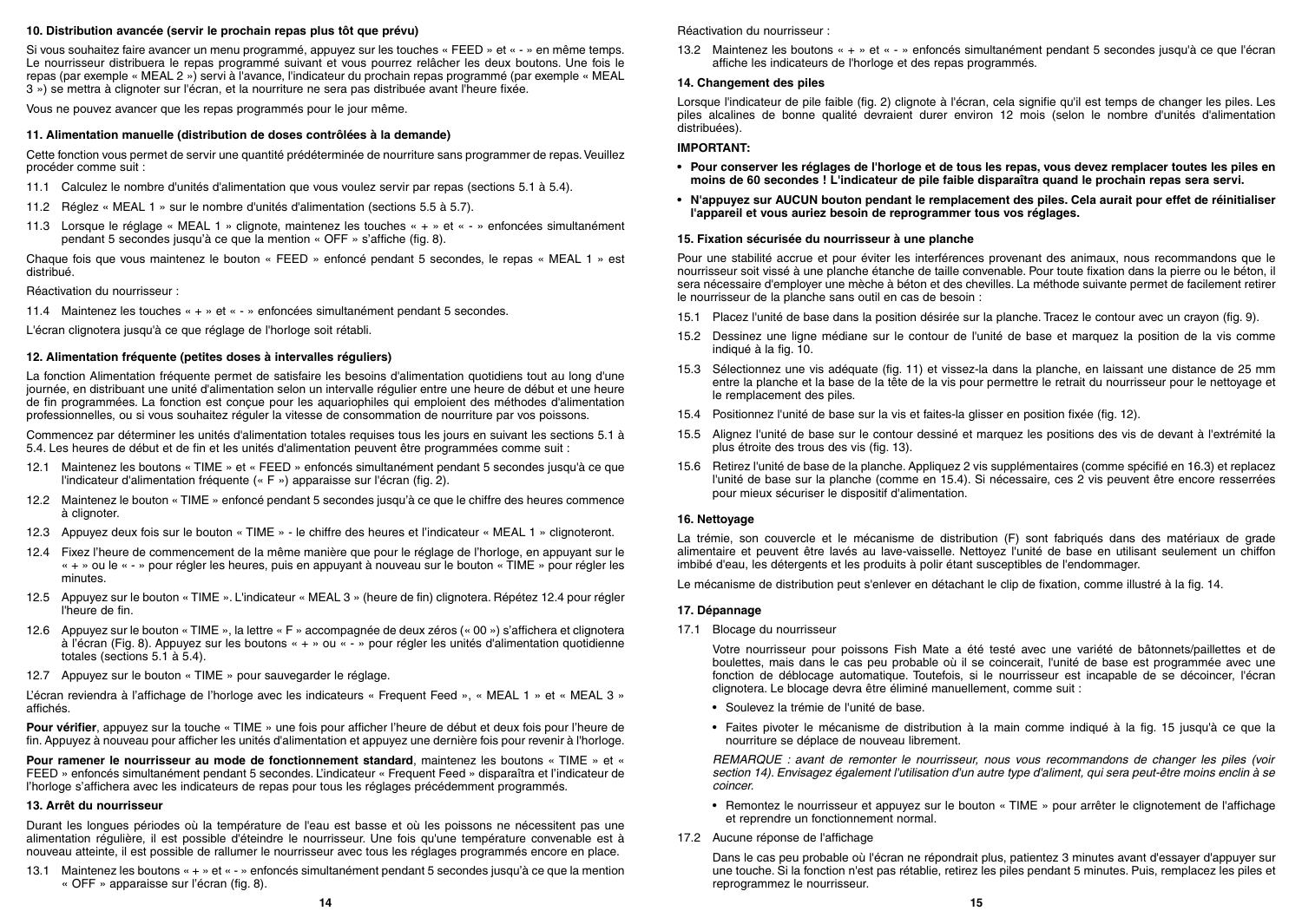#### **1. Introducción**

Gracias por elegir el Comedero para Peces de Estanque Fish Mate P7000.

El Comedero para Peces de Estanque Fish Mate P7000 le permite programar hasta 3 comidas en un período de 24 horas, y tiene la capacidad de servir cada comida en unidades de 15ml (3 cucharadas pequeñas) aproximadamente. Asimismo, el comedero le permitirá servir comidas antes de las horas programadas y servir comidas adicionales a petición. Este comedero también ofrece una opción de 'surtido frecuente' que dispensará una comida programada a lo largo de un período más largo de tiempo.

Para asegurar que los ajustes elegidos no puedan ser manipulados, los botones de control deberán pulsarse firmemente para operar.

Si comienza el proceso de configuración pero lo abandona antes de completarlo, el sistema operativo alcanzará su 'tiempo límite' después de 60 segundos y se visualizará la hora actual.

Su comedero Fish Mate se ha fabricado con materiales de calidad superior y se ha montado conforme a rigurosas normas de calidad. No obstante, recomendamos que antes del uso, observe que funciona correctamente durante un período de 3 días como mínimo.

Este comedero se ha diseñado para emitir sonido al servir comida. El sonido es una indicación audible para el usuario de que el comedero está funcionando correctamente.

El comedero se ha diseñado para el uso con piensos secos con un tamaño máximo de 16mm. No obstante, piensos grandes irregulares podrían ser aptos.

#### **Cuando deje a sus peces durante períodos largos, recomendamos que alguien realice una comprobación periódica para asegurarse de que todo funciona correctamente.**

#### **2. Instalación de las pilas**

- 2.1 Saque la tolva de la unidad base.
- 2.2 Invierta la unidad base y saque la cubierta de las pilas soltando el clip de sujeción (Fig. 3).
- 2.3 Inserte 4 pilas alcalinas 'C' de buena calidad siguiendo los símbolos de orientación marcados en la parte inferior del compartimiento de las pilas. Vuelva a colocar la cubierta de las pilas.

#### **3. Ajuste del reloj**

- 3.1 Pulse y sujete el botón 'TIME' durante 5 segundos, hasta que la cifra de la hora del reloj comience a destellar.
- 3.2 Pulse los botones '+' o '-' para ajustar el reloj a la hora correcta. Mantenga pulsado el botón '+' o '-' durante más de 3 segundos para desplazarse rápidamente.
- 3.3 Pulse el botón 'TIME' y la cifra de los minutos destellará. Ajuste los minutos utilizando los botones '+' o '-'.
- 3.4 Pulse el botón 'TIME' para guardar el ajuste.
- 3.5 Para cambiar el reloj entre los formatos de 12 horas (mañana/tarde) y 24 horas, pulse y sujete el botón 'TIME', y en menos de 3 segundos, pulse el botón '+'.

Espere 60 segundos hasta que la pantalla deje de destellar y el reloj se estabilice (Fig. 2) antes de proceder al paso siguiente.

#### **4. Montaje del comedero de peces**

- 4.1 Abra la tapa de la tolva (Fig. 4) y saque la boquilla surtidora y el mecanismo de surtido.
- 4.2 Introduzca la boquilla en la abertura delantera situada en la base de la tolva (Fig. 5). Asegúrese de colocarla correctamente, es decir, con el orificio de la boquilla hacia abajo.
- 4.3 Con cuidado, inserte el mecanismo de surtido en la abertura posterior situada en la base de la tolva (Fig. 6), hasta que el clip de sujeción se encaje en posición. Monte la tolva en la unidad base.

#### **5. Ajuste del tamaño de las comidas**

**Le recomendamos que el tamaño de las comidas no exceda lo que sus peces puedan consumir en unos minutos. Alimentar a los peces en exceso es caro y perjudicial para su salud. Los peces pueden alimentarse una, dos o tres veces al día, dependiendo de los requisitos. Alternativamente, considere el ajuste de la opción de Surtido Frecuente descrita en la sección 12.**

5.1 Llene la tolva con una cantidad adecuada de varitas o gránulos de comida que supere abundantemente la cantidad diaria. Para una frescura/sabor máximos del alimento, le recomendamos que cargue suministro para 10 días como máximo.

- 5.3 Llene el mecanismo de surtido pulsando y sujetando el botón 'FEED', y en menos de 3 segundos, pulsando y sujetando el botón '+' hasta que la pantalla muestre '10'. Al concluir la alimentación, pulse el botón 'TIME' para volver a visualizar el reloj. Devuelva el pienso del bol comedero a la tolva.
- 5.4 Repita el punto 5.3 anterior, esta vez sujetando ambos botones hasta que se haya dispensado la cantidad de comida requerida. Cuando la cantidad deseada de comida aparezca en el bol, suelte ambos botones y el comedero completará su unidad de surtido actual. Tome nota del número de unidades de surtido mostradas en la LCD. Después de 60 segundos, la pantalla volverá al reloj.

Ajuste los tamaños de las comidas para cada hora de comida programada de la forma siguiente:

- 5.5 Pulse y sujete el botón 'FEED' durante 5 segundos. La letra 'F' junto a dos ceros ('00') aparecerá y destellará en la pantalla (Fig. 7). Pulse los botones '+' o '-' para ajustar el número de unidades de surtido para este ajuste de comida.
- 5.6 Pulse el botón 'FEED' otra vez para ajustar los tamaños de comida para 'MEAL 2' (y 'MEAL 3').

NOTA: La programación de las unidades de surtido a dos ceros ('00') denota que la unidad de surtido está ajustada a 'off' (apagado), y que el indicador de comida no se visualizará cuando se haya completado este procedimiento.

5.7 Cuando haya programado todos los tamaños de comidas, guarde los ajustes pulsando el botón 'FEED'.

Cuando haya guardado los ajustes, aparecerá el indicador de reloj y se visualizarán los indicadores de comidas programadas bajo los iconos respectivos de peces (Fig. 2). El indicador que representa la siguiente hora de comida pendiente destellará.

#### **6. Revisión de los tamaños de comidas**

Cuando se muestre el indicador de reloj, usted podrá revisar todos sus ajustes programados de tamaños de comidas, de la forma siguiente:

- 6.1 Pulse el botón 'FEED' las unidades de surtido programadas para 'MEAL 1' se visualizarán durante 60 segundos.
- 6.2 Pulse el botón 'FEED' otra vez antes de transcurridos 60 segundos para ver las unidades de surtido programadas para 'MEAL 2', y una vez más para 'MEAL 3'.
- 6.3 Pulse el botón 'FEED' otra vez para volver a la pantalla del reloj.

#### **7. Ajuste de las horas de comida (no requerido para la opción de Surtido Frecuente - ir a la sección 12)**

- 7.1 Pulse y sujete el botón 'TIME' durante 5 segundos, hasta que la cifra de la hora del reloj comience a destellar.
- 7.2 Pulse el botón 'TIME' dos veces la cifra de la hora y el indicador 'MEAL 1' destellarán.
- 7.3 Ajuste la hora de comida de la misma forma que el reloj, pulsando los botones '+' o '-' para ajustar las horas; pulse el botón 'TIME' otra vez y ajuste los minutos.
- 7.4 Cuando se visualice la hora de comida deseada, pulse el botón 'TIME'. Repita 7.3 para configurar 'MEAL 2' y 'MEAL 3'.

NOTA: Si sólo se requieren una (o dos) comidas al día, el ajuste de 'MEAL 2' (y 'MEAL 3') no resultará crítico.

7.5 Cuando haya programado todas las horas de comida, guarde los ajustes pulsando el botón 'TIME' repetidamente, hasta que se visualice el indicador del reloj (después de 'MEAL 3').

#### **8. Revisión de las horas de comida**

Cuando se muestre el indicador de reloj, usted podrá revisar todos sus ajustes de horas de comida, de la forma siguiente:

- 8.1 Pulse el botón 'TIME' para visualizar la hora de comida programada para 'MEAL 1'.
- 8.2 Pulse el botón 'TIME' otra vez antes de transcurridos 60 segundos para ver las horas de comida programadas para 'MEAL 2', y una vez más para 'MEAL 3'.
- 8.3 Pulse el botón 'TIME' otra vez para volver a la pantalla del reloj.

#### **9. Surtido adicional (además de una comida programada)**

Si desea servir a sus peces unidades adicionales de comida en cualquier momento, pulse al mismo tiempo los botones 'FEED' y '+'. El comedero dispensará una unidad de pienso. Para servir varias unidades, mantenga pulsados ambos botones y la LCD mostrará el número total de unidades dispensadas. Suelte ambos botones y la unidad completará su unidad de surtido actual. El número de unidades dispensadas se visualizará durante 60 segundos.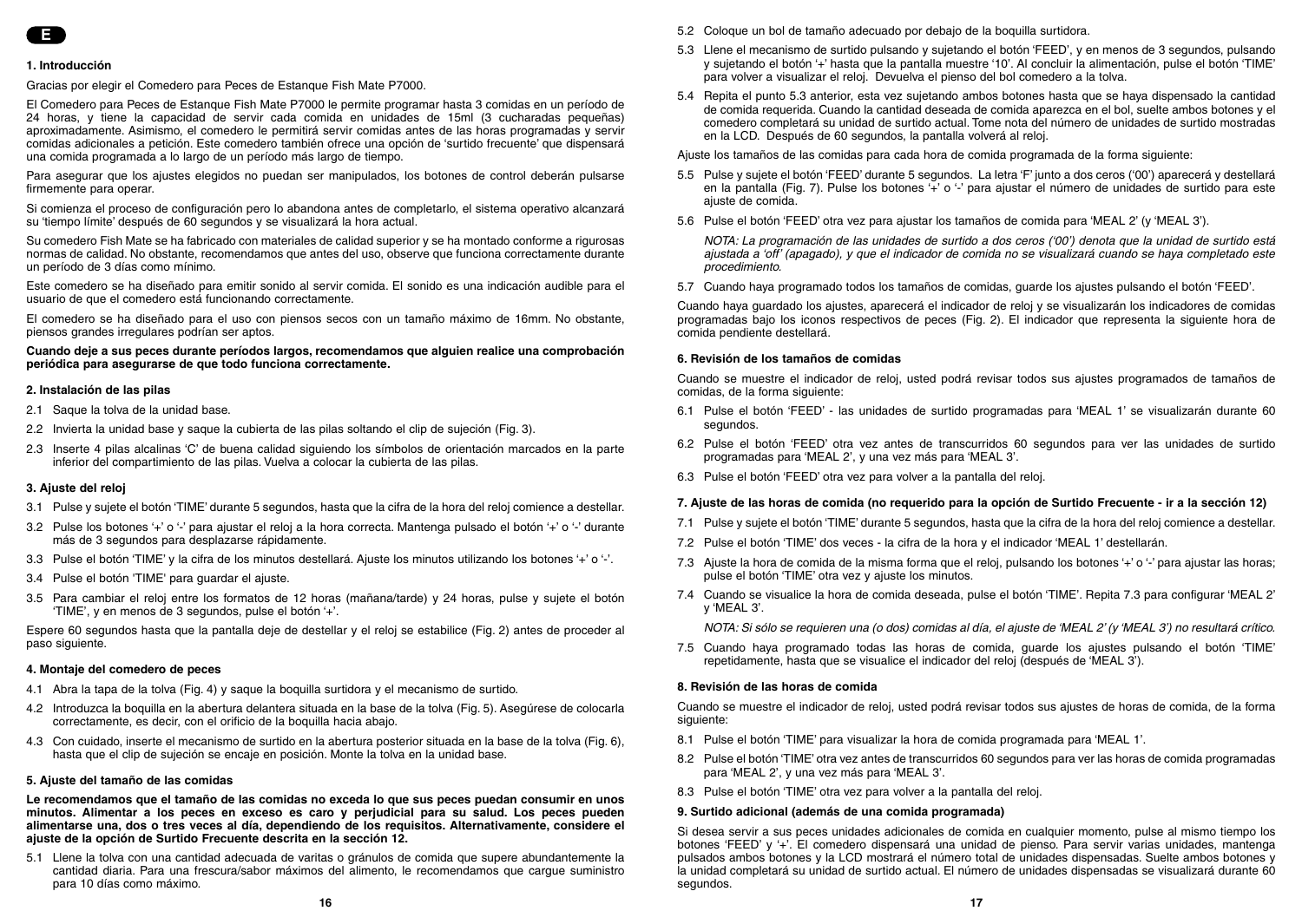#### **10. Avance de surtido (sirve la siguiente comida programada anticipadamente)**

Si desea adelantar una comida programada, pulse al mismo tiempo los botones 'FEED' y '-'. El comedero dispensará la siguiente comida programada pendiente; ahora podrá soltar ambos botones. Cuando se haya servido la comida adelantada (p. ej. MEAL 2), el indicador de la siguiente comida programada (p. ej. MEAL 3) destellará en la pantalla y no se volverá a dispensar pienso hasta esa hora.

Sólo se podrán adelantar comidas programadas para el mismo día.

#### **11. Surtido manual (dispensa pienso controlado a petición)**

Esta función le permite servir una cantidad predeterminada de pienso sin programar horas de comida. Proceda de la siguiente manera:

- 11.1 Calcule el número de unidades de pienso que le gustaría servir por comida (secciones 5.1 a 5.4.).
- 11.2 Configure 'MEAL 1' con el número de unidades de pienso (secciones 5.5 a 5.7).
- 11.3 Mientras destella el ajuste 'MEAL 1', pulse y sujete juntos los botones '+' y '-' durante 5 segundos, hasta que se visualice 'OFF' (Fig. 8).

Ahora, cada vez que pulse y sujete el botón 'FEED' durante 5 segundos, se dispensará la 'MEAL 1' programada.

Para volver a encender el comedero:

11.4 Pulse y sujete los botones '+' y '-' al mismo tiempo durante 5 segundos.

La pantalla LCD destellará hasta que se haya restablecido el ajuste del reloj.

#### **12. Surtido frecuente (surtidos pequeños a intervalos regulares)**

La función de surtido frecuente permite servir los requisitos de comida diarios durante el transcurso del día, dispensando una única unidad de surtido a intervalos regulares dentro de unas horas programadas de inicio y fin. La función se ha diseñado para propietarios de peces que utilizan métodos profesionales de alimentación, o si usted desea regular la velocidad de consumo de alimento de sus peces.

En primer lugar, determine el total de unidades diarias de comida requeridas consultando las secciones 5.1 a 5.4. Las horas de inicio/fin y las unidades de surtido pueden programarse de la siguiente manera:

- 12.1 Pulse y sujete juntos los botones 'TIME' y 'FEED' durante 5 segundos, hasta que se visualice el indicador de surtido frecuente ('F') en la LCD (Fig. 2).
- 12.2 Pulse y sujete el botón 'TIME' durante 5 segundos, hasta que la cifra de la hora del reloj comience a destellar.
- 12.3 Pulse el botón 'TIME' dos veces la cifra de la hora y el indicador 'MEAL 1' (hora de inicio) destellarán.
- 12.4 Ajuste la hora de inicio de la misma forma que el reloj, pulsando los botones '+' o '-' para ajustar las horas; pulse el botón 'TIME' otra vez para ajustar los minutos.
- 12.5 Pulse el botón 'TIME'. El indicador 'MEAL 3' (hora final) destellará. Repita 12.4 para ajustar la hora final.
- 12.6 Pulse el botón 'TIME', la letra 'F' junto a dos ceros ('00') aparecerá y destellará en la pantalla (Fig. 8). Pulse el botón '+' o '-' para ajustar el total de unidades de surtido diarias (secciones 5.1 a 5.4.).
- 12.7 Pulse el botón 'TIME' para guardar estos ajustes.

La LCD volverá a mostrar el reloj, visualizando los indicadores de 'Surtido frecuente', 'MEAL 1' y 'MEAL 3'.

**Para revisar**, pulse el botón 'TIME' una vez para ver el tiempo de inicio y otra vez para el tiempo final. Pulse una vez más para ver las unidades de surtido, y pulse finalmente para volver al reloj.

**Para devolver el comedero a su operación estándar**, pulse y sujete juntos los botones 'TIME' y 'FEED' durante 5 segundos. El indicador de 'Surtido frecuente' desaparecerá y se visualizará el indicador de reloj junto con los indicadores de comidas que se hayan programado y guardado anteriormente.

#### **13. Apagado del comedero**

El comedero podrá apagarse durante períodos prolongados de temperatura baja del agua, cuando los peces no requieren alimentación frecuente. Cuando la temperatura del agua vuelva a la normalidad, el comedero podrá encenderse de nuevo sin perder los ajustes programados.

13.1 Pulse y sujete juntos los botones '+' y '-' durante 5 segundos, hasta que se visualice 'OFF' (APAGADO) en la LCD (Fig. 8).

Para volver a encender el comedero:

13.2 Pulse y sujete juntos los botones '+' y '-' durante 5 segundos, hasta que la LCD muestre los indicadores de reloj y de las comidas programadas.

#### **14. Cambio de las pilas**

Cuando el indicador de Pila Baja (Fig. 2.) destelle en la LCD, las pilas necesitarán recambio. Normalmente, las pilas alcalinas de buena calidad durarán unos 12 meses (dependiendo del número de unidades de surtido dispensadas).

#### **IMPORTANTE:**

- **Para conservar los ajustes del reloj y de todas las comidas, ¡deberá quitar y cambiar todas las pilas en 60 segundos! El indicador de Pila Baja, debería apagarse cuando la siguiente comida se sirva.**
- **NO pulse ningún botón mientras quita o cambia las pilas. Si lo hace, deberá reconfigurar la unidad y reprogramar sus ajustes.**

#### **15. Fijación del comedero a una tabla**

Para aumentar la estabilidad y prevenir la interferencia de animales, le recomendamos que atornille el comedero a una tabla de tamaño adecuado y resistente a la intemperie. Si la fija en piedra u hormigón, necesitará una broca de taladro para trabajos de albañilería y fijadores de tornillos. Aplicando el método siguiente, el comedero podrá desmontarse fácilmente de la tabla sin requerir herramientas:

- 15.1 Coloque la unidad base sobre la tabla en la posición deseada. Con un lapicero, trace a su alrededor  $(Fia. 9)$ .
- 15.2 Dibuje una línea central sobre el perfil de la unidad base y marque la posición de los tornillos como se muestra en la Fig. 10.
- 15.3 Seleccione un tornillo adecuado (Fig. 11) y atorníllelo a la tabla, dejando una distancia de 25mm entre la tabla y la base de la cabeza del tornillo para que el comedero pueda sacarse cuando necesite cambiar las pilas y limpiarlo.
- 15.4 Coloque la unidad base sobre el tornillo y deslícela a la posición de sujeción (Fig. 12).
- 15.5 Coloque la unidad base dentro del perfil trazado y marque las posiciones de los tornillos delanteros en el extremo más estrecho de los agujeros para tornillos (Fig. 13).
- 15.6 Quite la unidad base de la tabla. Aplique otros 2 tornillos (como se especifica en 15.3) y vuelva a colocar la unidad base sobre la tabla (como en 15.4). Si fuera necesario, estos 2 tornillos pueden atornillarse aún más para fijar mejor el comedero.

#### **16. Limpieza**

La tolva, la tapa de la tolva y el mecanismo de surtido (F) están fabricados con materiales seguros para los alimentos que pueden lavarse en un lavavajillas. La unidad base deberá limpiarse con un paño humedecido en agua exclusivamente - los detergentes y abrillantadores podrían causar daños.

El mecanismo de surtido podrá desmontarse soltando el clip de sujeción, como se muestra en la Fig. 14.

#### **17. Resolución de problemas**

17.1 Atasco en el comedero

Su comedero para estanque Fish Mate se ha comprobado exhaustivamente con diversas varitas y gránulos de comida, pero en el improbable caso de que el comedero se atasque, la unidad base está programada con una función automática de desbloqueo. Si el comedero no pudiera despejar el bloqueo, toda la pantalla LCD destellará. El bloqueo deberá despejarse manualmente, de la siguiente manera:

- Saque la tolva de la unidad base.
- Gire el mecanismo de surtido manualmente como se muestra en la Fig. 15, hasta que el pienso vuelva a moverse libremente.

NOTA: Antes de volver a montar el comedero, le recomendamos que cambie las pilas (véase la sección 14). Considere también el uso de un pienso diferente que sea menos propenso a atascarse.

- Vuelva a montar el comedero y pulse el botón 'TIME' para que la pantalla deje de destellar y continúe la operación normal.
- 17.2 La pantalla no responde

En el improbable caso de que la pantalla no responda, espere 3 minutos antes de intentar pulsar ninguno de los botones. Si no recuperase el funcionamiento normal, quite las pilas durante 5 minutos. Seguidamente, vuelva a colocar las pilas y reprograme el comedero.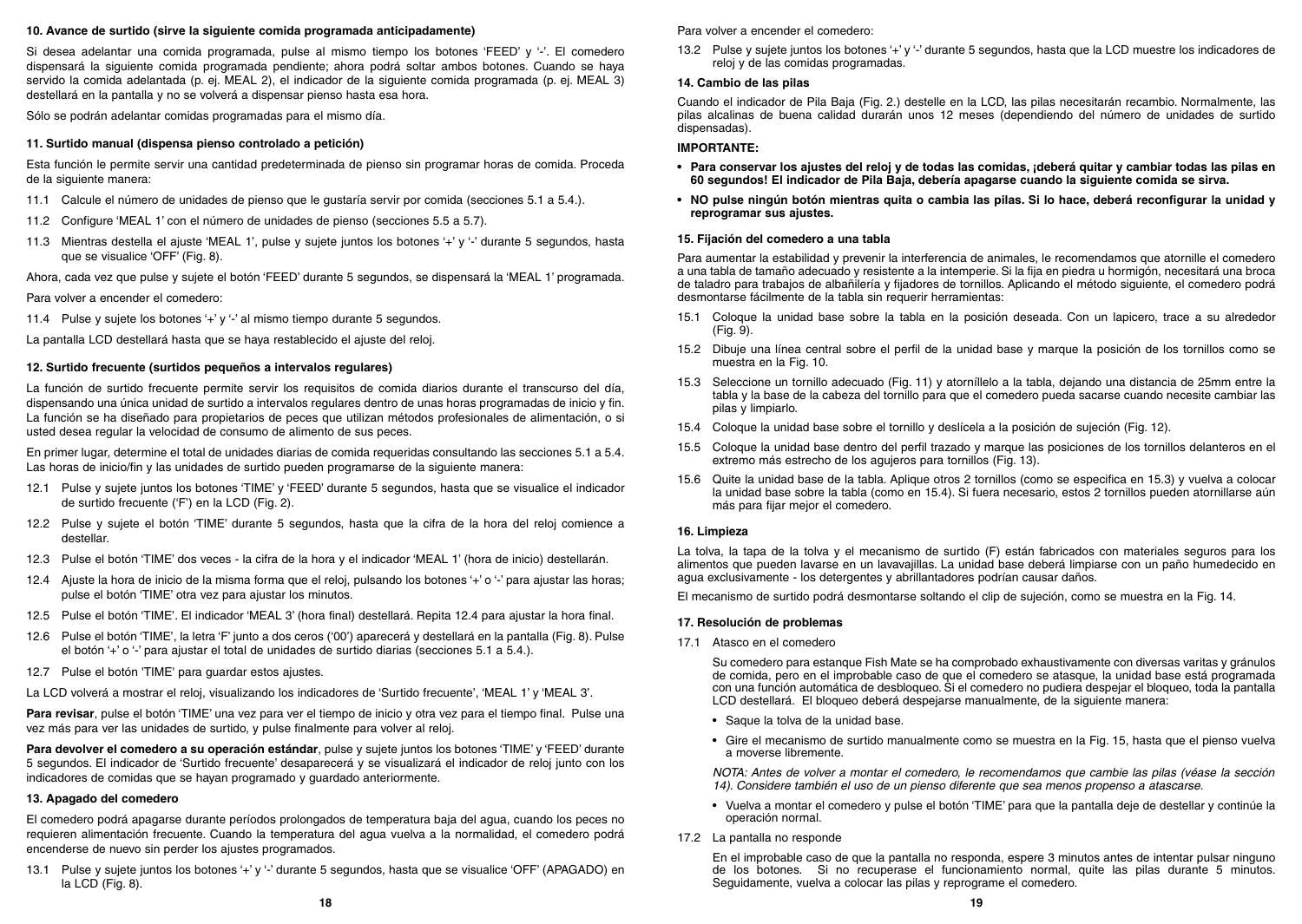

#### **1. Inleiding**

Dank u wel voor het kiezen van de Fish Mate P7000 Visvoerautomaat.

Met de Fish Mate P7000 Visvoerautomaat kunt u maximaal 3 maaltijden per 24 uur programmeren in porties vanaf ongeveer 15ml. Bovendien kunt u met de voerautomaat maaltijden vóór hun geprogrammeerde tijd serveren en ook extra maaltijden naar behoefte. Deze voerautomaat heeft verder een optie 'frequent voeren' die een geprogrammeerde maaltijd over een langere tijdsperiode doseert.

Het stevig indrukken van de regelknoppen voorkomt dat uw ingestelde tijden gemakkelijk verstoord kunnen worden.

Als u het instelproces begint en er voortijdig mee ophoudt, stopt het besturingssysteem na 60 seconden en ziet u de actuele tijd op de display.

Uw Fish Mate voerautomaat is gemaakt van hoogwaardig materiaal en in overeenstemming met strenge kwaliteitsnormen gemonteerd. Wel adviseren wij u voor het gebruik minstens 3 dagen te controleren of het apparaat juist werkt.

Deze voerautomaat is zo gemaakt dat hij geluid geeft als er voer geserveerd wordt. Het geluid is een hoorbare seintje voor de gebruiker dat de voerautomaat goed werkt.

De voerautomaat is gemaakt voor het gebruik van droog voer met een maximale afmeting van 16mm. Groot, onregelmatig voer kan echter wel geschikt zijn.

**Als uw vissen gedurende lange tijd alleen zijn, raden wij aan dat iemand van tijd tot tijd de voerautomaat controleert om te zien of alles in orde is.**

#### **2. Het plaatsen van de batterijen**

- 2.1 Til de voerbak uit het onderstuk.
- 2.2 Keer het onderstuk om en haal het dekplaatje van de batterijen af door het klemmetje in te drukken (afb. 3).
- 2.3 Vier hoogwaardige alkaline 'C' batterijen plaatsen volgens de plaatsingssymbooltjes onderin het batterijcompartiment. Dekplaatje van batterijen terugplaatsen.

#### **3. Instellen van de klok**

- 3.1 'TIJD' knop indrukken en 5 seconden ingedrukt houden totdat het uurcijfer op de klok begint te knipperen.
- 3.2 Druk op de '+' of '-' knop om het juiste uur op de klok in te stellen. Houd de '+' , of '-' knop meer dan 3 seconden ingedrukt om door te scrollen.
- 3.3 Druk op de 'TIJD' knop en het minutencijfer zal knipperen. Stel de juiste minuten in met behulp van de '+' of '-' knop.
- 3.4 Op de 'TIJD' knop drukken om de instelling op te slaan.
- 3.5 De klok kan omgeschakeld worden van 12 uurs naar 24 uurs instelling door de 'TIJD' knop in te drukken en ingedrukt te houden en binnen 3 seconden op de '+' knop te drukken.

Wacht 60 seconden totdat de display niet meer knippert en de klok is ingesteld (afb. 2) alvorens naar de volgende stap te gaan.

#### **4. Het monteren van de visvoerautomaat**

- 4.1 Maak de deksel van de voerbak open (afb. 4) en haal voertuit en voermechanisme eruit.
- 4.2 Duw de tuit in de voorste opening aan de onderkant van de voerbak (afb. 5). Zorg voor de correcte plaatsing met de opening van de tuit omlaag gericht.
- 4.3 Steek het voermechanisme voorzichtig in de achteropening aan de onderkant van de voerbak (afb. 6) totdat het klemmetje in de juiste stand vastklikt. Plaats de gemonteerde voerbak in het onderstuk.

#### **5. Het bepalen van het maaltijdvolume**

**Wij adviseren om de maaltijden zo te doseren dat uw vissen niet meer voer krijgen dan ze in een paar minuten zullen eten. Uw vissen teveel voer geven is zowel duur als nadelig voor hun gezondheid. Vissen mogen een, twee of drie keer per dag gevoerd worden afhankelijk van wat ze nodig hebben. U kunt ook overwegen de optie Frequent Voeren in te stellen, zoals omschreven in paragraaf 12.**

5.1 Vul de voerbak met ruim meer dan de aanbevolen dagelijkse hoeveelheid sticks of pellets. Om het voer zo fris/appetijtelijk mogelijk te houden, raden wij aan maximaal voor 10 dagen voer te laden.

5.2 Zet een voldoende grote opvangbak onder de voertuit.

- 5.3 Het voermechanisme vult u door de 'VOER' knop in te drukken en ingedrukt te houden en binnen 3 seconden op de '+' knop te drukken totdat de display '10' aangeeft. Als het voeren gestopt is, moet men de 'TIJD' knop indrukken om de klok weer in de display te zien. Doe het voer uit de opvangbak weer in de voerbak.
- 5.4 Herhaal 5.3 (boven) maar houd deze keer beide knoppen ingedrukt totdat de gewenste dagelijkse hoeveelheid is gedoseerd. Als de gewenste hoeveelheid voer in de bak zit, laat u beide knoppen los en het voerapparaat voltooit de huidige voereenheid. Noteer het aantal voereenheden dat op de LCD te zien is. Na 60 seconden verschijnt de klok weer in de display.

Het maaltijdvolume voor elke geprogrammeerde maaltijd stelt u als volgt in:

- 5.5 Druk op de 'VOER' knop en houd deze 5 seconden ingedrukt. De letter 'F' verschijnt naast de twee nullen ('00') en knippert op de display (afb. 7). Druk op de '+' of '-' knop om het aantal voereenheden voor deze maaltijdinstelling vast te leggen.
- 5.6 Druk opnieuw op de 'VOER' knop om het maaltijdvolume voor 'MAALTIJD 2' (en 'MAALTIJD 3') in te stellen.

NB. Als het aantal voereenheden op twee nullen ('00' ) gezet wordt, betekent de voereenheden 'uit' staan en dan zal het indicatielampje voor de maaltijd niet branden als deze procedure is voltooid.

5.7 Als alle maaltijdvolumes geprogrammeerd zijn, slaat u uw instellingen op door op de 'VOER' knop te drukken.

Zodra de instellingen zijn opgeslagen, verschijnt de klok weer en de indicatielampjes van de geprogrammeerde maaltijden verschijnen onder de respectievelijke vis icoontjes (afb. 2). Het indicatielampje voor de tijd van de volgende maaltijd begint te knipperen.

#### **6. Overzicht maaltijdvolumes**

Als de klok in beeld is, kunt u al uw geprogrammeerde maaltijdvolume instellingen als volgt bekijken:

- 6.1 Druk op de 'VOER' knop de geprogrammeerde voereenheden voor 'MAALTIJD 1' zijn 60 seconden zichtbaar.
- 6.2 Nogmaals binnen 60 seconden de 'VOER' knop indrukken om de geprogrammeerde voereenheden voor 'MAALTIJD 2' te zien en nog eens voor 'MAALTIJD 3'.
- 6.3 De 'VOER' knop opnieuw indrukken om de klok weer in de display te zien.

#### **7. Het instellen van de voertijden (Niet nodig bij de optie Frequent Voeren - ga naar paragraaf 12)**

- 7.1 De 'TIJD' knop indrukken en 5 seconden ingedrukt houden totdat het uurcijfer op de klok begint te knipperen.
- 7.2 Druk tweemaal op de 'TIJD' knop het uurcijfer en het indicatielampje 'MAALTIJD 1' beginnen te knipperen.
- 7.3 Stel de tijd van de maaltijd op dezelfde manier in als de klok; druk op knop '+' of '-' om de uren in te stellen, druk nogmaals op de 'TIJD' knop en stel de minuten in.
- 7.4 Als de gewenste tijd van het maal verschijnt, op de 'TIJD' knop drukken. Herhaal 7.3 om 'MAALTIJD 2' en 'MAALTIJD 3' in te stellen.

NB. Als slechts één of twee maaltijden per dag gewenst zijn, is de instelling voor 'MAALTIJD 2' (en 'MAALTIJD 3') niet belangrijk.

7.5 Sla uw instellingen - als alle maaltijden geprogrammeerd zijn - op door zo vaak op de 'TIJD' knop te drukken dat de klok weer te zien is (na 'MAALTIJD 3').

#### **8. Overzicht voertijden**

Als de klok in beeld is, kunt u alle geprogrammeerde voertijden als volgt bekijken:

- 8.1 Druk de 'TIJD' knop in en de geprogrammeerde tijd voor 'MAALTIJD 1' verschijnt.
- 8.2 Nogmaals binnen 60 seconden de 'TIJD' knop indrukken om de geprogrammeerde tijden voor 'MAALTIJD 2' te zien en nog eens voor 'MAALTIJD 3'.
- 8.3 De 'TIJD' knop opnieuw indrukken om de klok weer in de display te zien.

#### **9. Extra voer (naast een Ingestelde Maaltijd)**

Als u op een willekeurig moment uw vissen extra porties voer wilt geven, moeten de 'VOER' en '+' knop gelijktijdig ingedrukt worden. De voerautomaat doseert één voereenheid. Houd beide knoppen ingedrukt als u meerdere eenheden wilt voeren en op de LCD verschijnt het totale aantal gedoseerde eenheden. Laat beide knoppen los en het apparaat voltooit de huidige voereenheid. Het aantal gedoseerde eenheden blijft 60 seconden zichtbaar.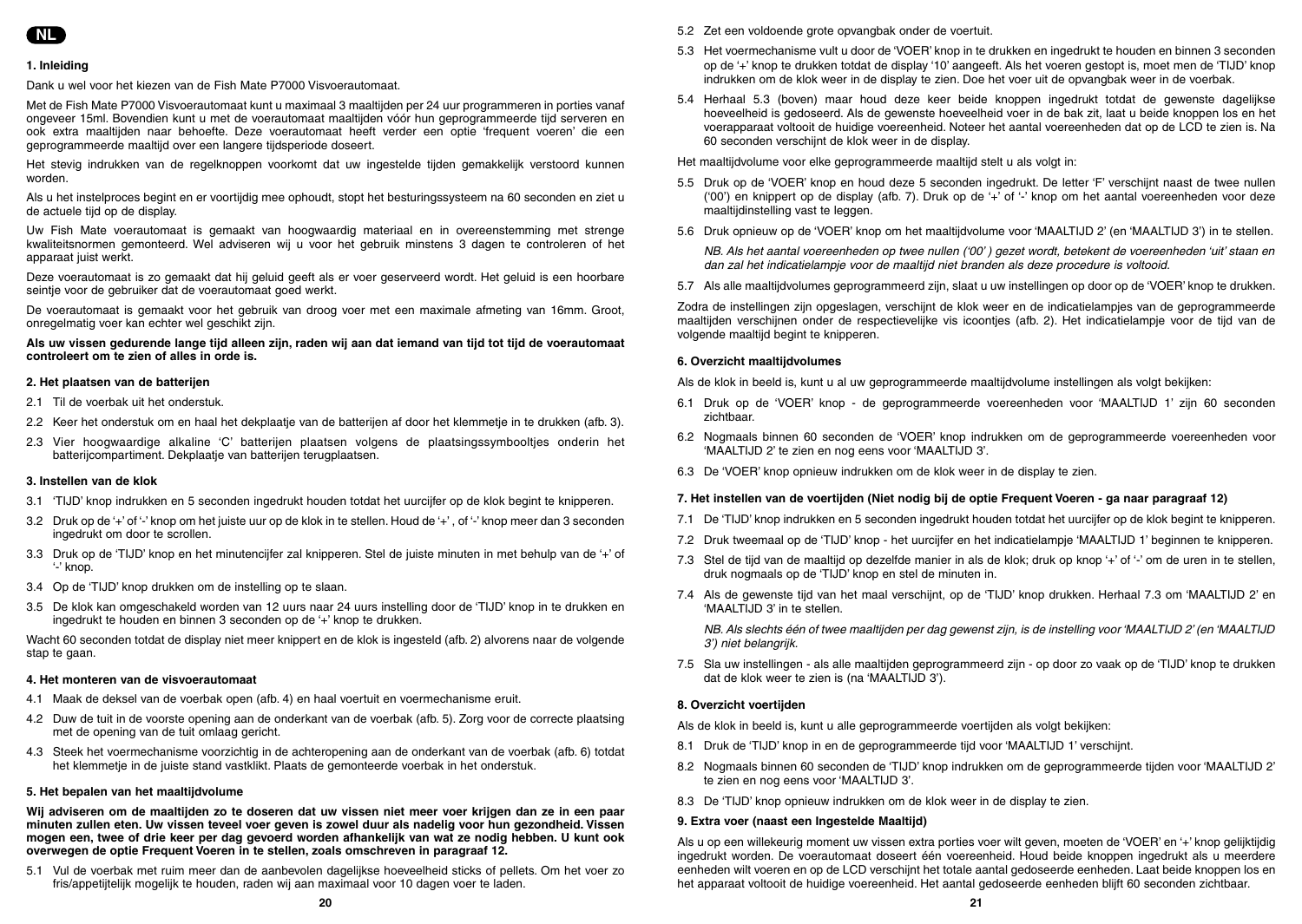#### **10. Vervroegd voeren (de volgende Ingestelde Maaltijd wordt eerder gegeven)**

Als u een geprogrammeerde ingestelde maaltijd eerder wilt geven, moeten de 'VOER' en '-' knop gelijktijdig ingedrukt worden. De voerautomaat doseert de volgende geprogrammeerde maaltijd en u kunt nu beide knoppen loslaten. Nadat de vervroegde ingestelde maaltijd (bijv. MAALTIJD 2) gegeven is, knippert het indicatielampje van de volgende geprogrammeerde maaltijd pas op die ingestelde tijd wordt er weer voer gedoseerd.

U kunt maaltijden uitsluitend vervroegd geven als ze voor dezelfde dag geprogrammeerd zijn.

#### **11. Handmatig voeren (dosering van afgemeten maaltijden naar behoefte)**

Met deze functie kunt u een vooraf bepaalde hoeveelheid voer geven zonder maaltijden te programmeren. Ga als volgt te werk:

- 11.1 Bereken het aantal voereenheden dat u per maaltijd wilt geven (paragrafen 5.1 t/m 5.4).
- 11.2 Stel 'MAALTIJD 1' in met het aantal voereenheden (paragrafen 5.5 t/m 5.7).
- 11.3 Druk terwijl 'MAALTIJD 1' knippert, de '+' en '-' knoppen in en houd samen 5 seconden ingedrukt totdat 'UIT' verschijnt (afb. 8).

Elke keer dat u nu de 'VOER' knop indrukt en 5 seconden vasthoudt, wordt het geprogrammeerde 'MAALTIJD 1' gedoseerd.

Om de voerautomaat weer aan te zetten:

11.4 De '+' en '-' knop samen 5 seconden ingedrukt houden.

De LCD knippert totdat de tijd op de klok weer te zien is.

#### **12. Frequent Voeren (regelmatig kleine voerporties)**

Met de optie Frequent Voeren kan de dagelijks gewenste hoeveelheid voer in de loop van een dag gegeven worden, waarbij mete regelmatige tussenpozen een enkele voereenheid tussen een geprogrammeerde start- en eindtijd wordt gedoseerd. De functie is ontworpen voor gebruikers die professionele voermethodes hanteren of als u de snelheid van de voedselopname door uw vissen wilt regelen.

Bepaal eerst het totaal aantal dagelijksbenodigde voereenheden aan de hand van paragrafen 5.1 t/m 5.4. De start/eindtijden en de voereenheden kunnen als volgt worden geprogrammeerd:

- 12.1 De 'TIJD' en 'VOER' knoppen gelijktijdig indrukken en ingedrukt houden totdat het indicatielampje Frequent Voeren ('V') op de LCD verschijnt (afb. 2).
- 12.2 De 'TIJD' knop indrukken en 5 seconden ingedrukt houden totdat het uurcijfer op de klok begint te knipperen.
- 12.3 Druk tweemaal op de 'TIJD' knop het uurcijfer en het indicatielampje 'MAALTIJD 1' (starttijd) beginnen te knipperen.
- 12.4 Stel de starttijd van de maaltijd op dezelfde manier in als de klok; druk op de knoppen '+' of '-' om de uren in te stellen, druk nogmaals op de 'TIJD' knop en stel de minuten in.
- 12.5 Druk op de 'TIJD' knop. Het indicatielampje 'MAALTIJD 3' (eindtijd) zal knipperen. Herhaal 12.4 om de eindtijd in te stellen.
- 12.6 Op de 'TIJD' knop drukken en de letter 'V' verschijnt naast de twee nullen ('00') en knippert op de display (afb. 7). Druk op de '+' of '-' knop om het totale aantal dagelijkse voereenheden in te stellen (paragrafen 5.1 t/m 5.4).
- 12.7 Druk op de 'TIJD' knop om deze instellingen op te slaan.

De klok verschijnt weer op de LCD met de indicatielampjes 'Frequent Voeren', 'MAALTIJD 1' en 'MAALTIJD 3'.

**Als u de start/eindtijden wilt bekijken**, de 'TIJD' knop indrukken om de starttijd te zien en nog een keer voor de eindtijd. Nog een keer indrukken om de voercyclussen te bekijken en tenslotte indrukken om naar de klok terug te keren.

**De 'TIJD' en 'VOER' knop samen 5 seconden ingedrukt houden om de voerautomaat weer in standaardwerking te zetten**. Het indicatielampje 'Frequent Voeren' verdwijnt en de klok verschijnt samen met de indicatielampjes van alle reeds opgeslagen geprogrammeerde instellingen.

#### **13. Het uitzetten van de voerautomaat**

Als uw vissen tijdens langdurige periodes met lage watertemperaturen niet regelmatig gevoerd hoeven te worden, kan de automaat uitgezet worden. Als de watertemperaturen weer normaal zijn kan, de voerautomaat weer aangezet worden zonder verlies van de geprogrammeerde instellingen.

13.1 Druk de knop '+' en '-' samen in en houd 5 seconden ingedrukt totdat 'UIT' op de LCD verschijnt (afb. 8).

Om de voerautomaat weer aan te zetten:

13.2 Houd de knop '+' en '-' samen 5 seconden ingedrukt totdat de klok en de indicatielampjes van de ingestelde maaltijd op de LCD verschijnen.

#### **14. Batterijen verwisselen**

Als het indicatielampje Batterij Bijna Leeg (afb. 2.) op de LCD knippert, moeten de batterijen vervangen worden. Goede hoogwaardige alkaline batterijen gaan meestal ongeveer 12 maanden mee (afhankelijk van het aantal gedoseerde voereenheden).

#### **BELANGRIJK!**

- **Om de instelling van de klok en alle maaltijden te behouden, moet u alle batterijen binnen 60 seconden verwijderen en vervangen! Het indicatielampje Batterij Bijna Leeg moet uitgaan als de volgende maaltijd wordt geserveerd.**
- **NIET op knoppen drukken tijdens het verwijderen of vervangen van de batterijen. Anders wordt het apparaat gereset en moeten alle instellingen opnieuw geprogrammeerd worden.**

#### **15. Bevestiging van de voerautomaat op een plank**

Voor extra stabiliteit en ter voorkoming van verstoring door dieren, is het raadzaam om de voerautomaat vast te schroeven op een passende, weerbestendige plank. Als hij op steen of beton vastgezet wordt, zijn een steenboor en pluggen nodig. Onderstaande methode zorgt dat de voerautomaat zo nodig zonder gereedschap gemakkelijk van de plank kan worden verwijderd:

- 15.1 Zet het onderstuk op de gewenste plaats op de plank. Met een potlood een lijn om de afdruk trekken (afb. 9).
- 15.2 Teken een middellijn door de omtrek van het onderstuk en kruis de plaats van de schroef aan zie afb. 10.
- 15.3 Kies een passende schroef (afb. 11) en schroef hem in de plank, waarbij een ruimte van 25 mm tussen plank en onderkant van de kop moet worden vrijgelaten, zodat de voerautomaat verwijderd kan worden om deze schoon te maken of om de batterijen te vervangen.
- 15.4 Zet het onderstuk op de schroef en schuif het vast (afb. 12).
- 15.5 Zet het onderstuk binnen de getekende omtreklijn en markeer de plaatsen van de voorste schroeven binnen het smalle deel van de schroefgaten (afb. 13).
- 15.6 Haal het onderstuk van de plank. Nog 2 schroeven indraaien (als aangegeven in 15.3) en zet het onderstuk weer op de plank (zie 15.4). Indien nodig, kunnen deze 2 schroeven dieper ingeschroefd worden om de voerautomaat steviger te vast te zetten.

#### **16. Reiniging**

Voerbak, deksel en voermechanisme (F) zijn van voedselveilig materiaal gemaakt dat in een vaatwasser kan worden afgewassen. Maak het onderstuk uitsluitend met een vochtige doek schoon - schoonmaakmiddelen en glansmiddelen kunnen schade veroorzaken.

Het voermechanisme kan verwijderd worden door het klemmetje los te maken -zie afb. 14.

#### **17. Troubleshooting**

17.1 Verstopping in de voerautomaat

Uw Fish Mate voerautomaat is uitvoerig getest met diverse sticks en pellets, maar mocht het voerapparaat toch verstopt raken, dan is het onderstuk geprogrammeerd met een automatische ontstoppingsfunctie. Als de voerautomaat echter de verstopping niet kan verwijderen, knippert het hele LCD scherm. De verstopping dient vervolgens als volgt met de hand vrijgemaakt te worden:

- Til de voerbak uit het onderstuk.
- Draai het voermechanisme met de hand zie afb. 15 -totdat het voer weer ongehinderd beweegt.

NB. Het is raadzaam om de batterijen te vervangen voordat u de voerautomaat weer in elkaar zet (zie paragraaf 14.) U zou ook kunnen overwegen een ander type voer te kiezen dat misschien minder gemakkelijk verstopping veroorzaakt.

- Zet de voerautomaat weer in elkaar en druk op de 'TIJD' knop, zodat de display niet meer knippert en de normale werking wordt hervat.
- 17.2 Display functioneert niet

Mocht het de display niet functioneren - wat onwaarschijnlijk is - wacht dan 3 minuten wachten alvorens op de knoppen te gaan drukken.Verwijder, als dan alles nog niet normaal werkt, de batterijen 5 minuten. Plaats ze daarna weer terug en programmeer de voerautomaat opnieuw.